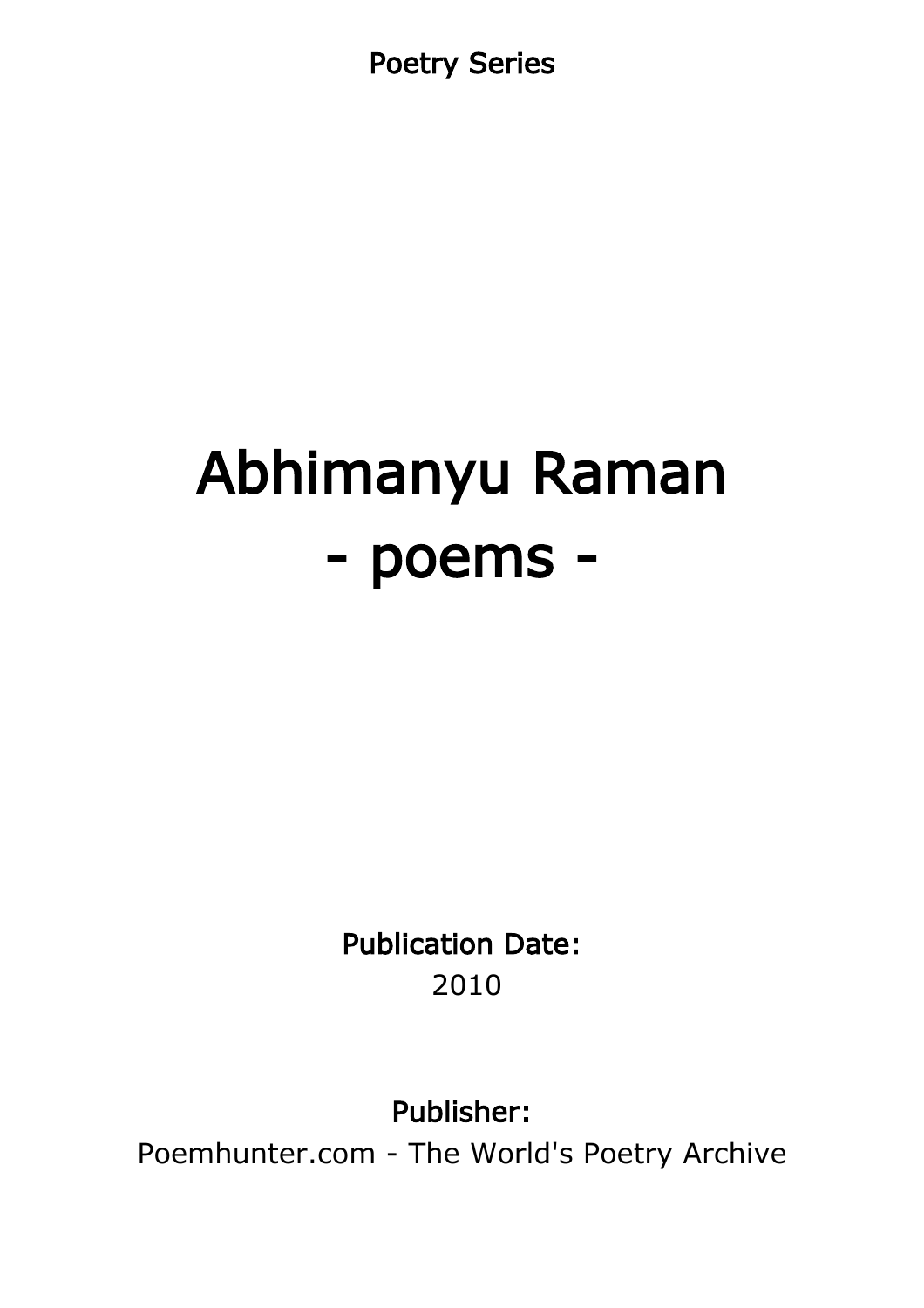# Abhimanyu Raman(30-3-1992)

I was born, i live, and someday i'll die.

All places, even this one, are temporary sanctuaries for my wandering soul. Read my works if you really want to know who i am.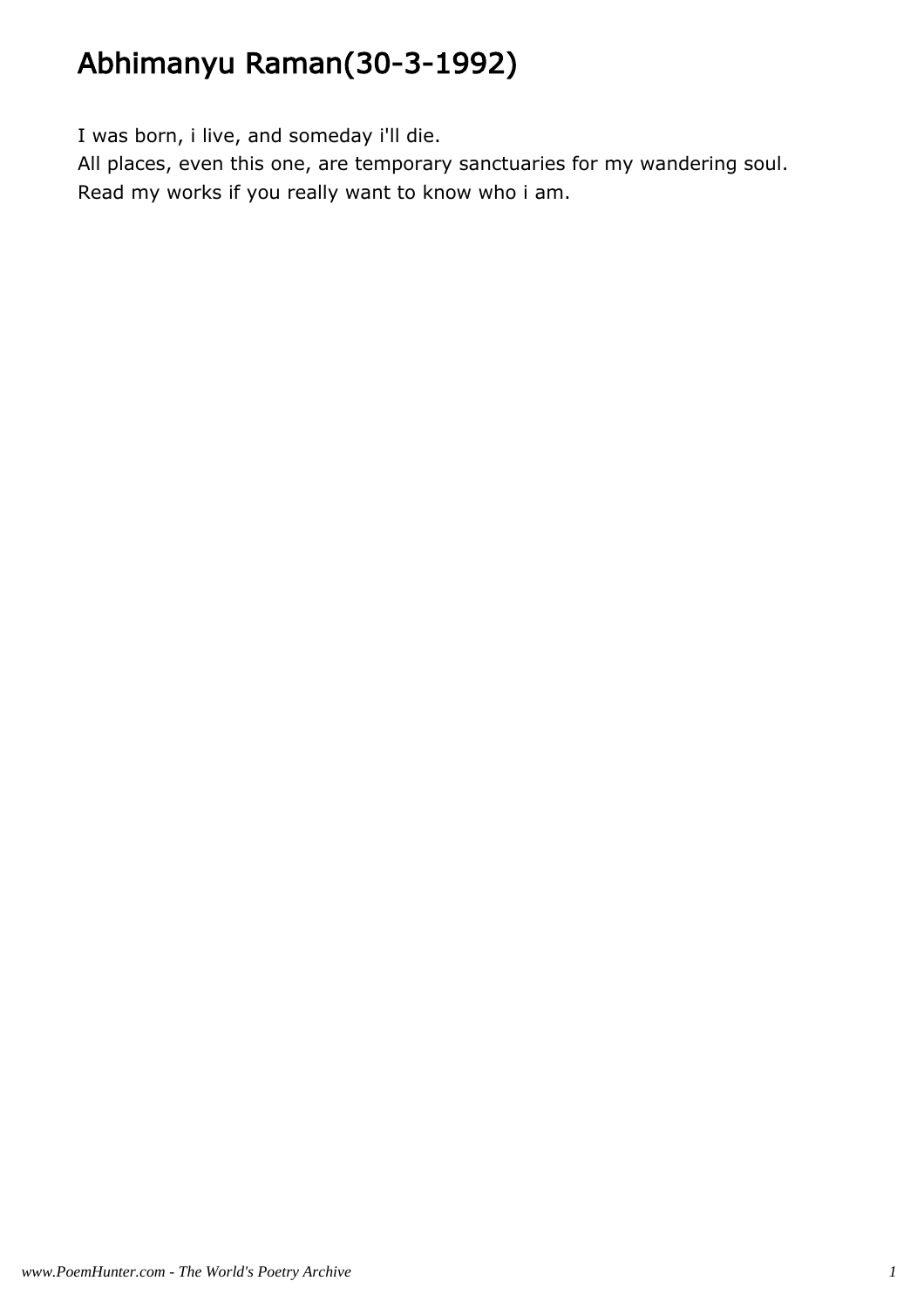## A Cup Of Tea

Strangers, living in strange houses Invite me, for a cup of tea They invite me, to their boredom For the load, is lightened When the bearers, Increase....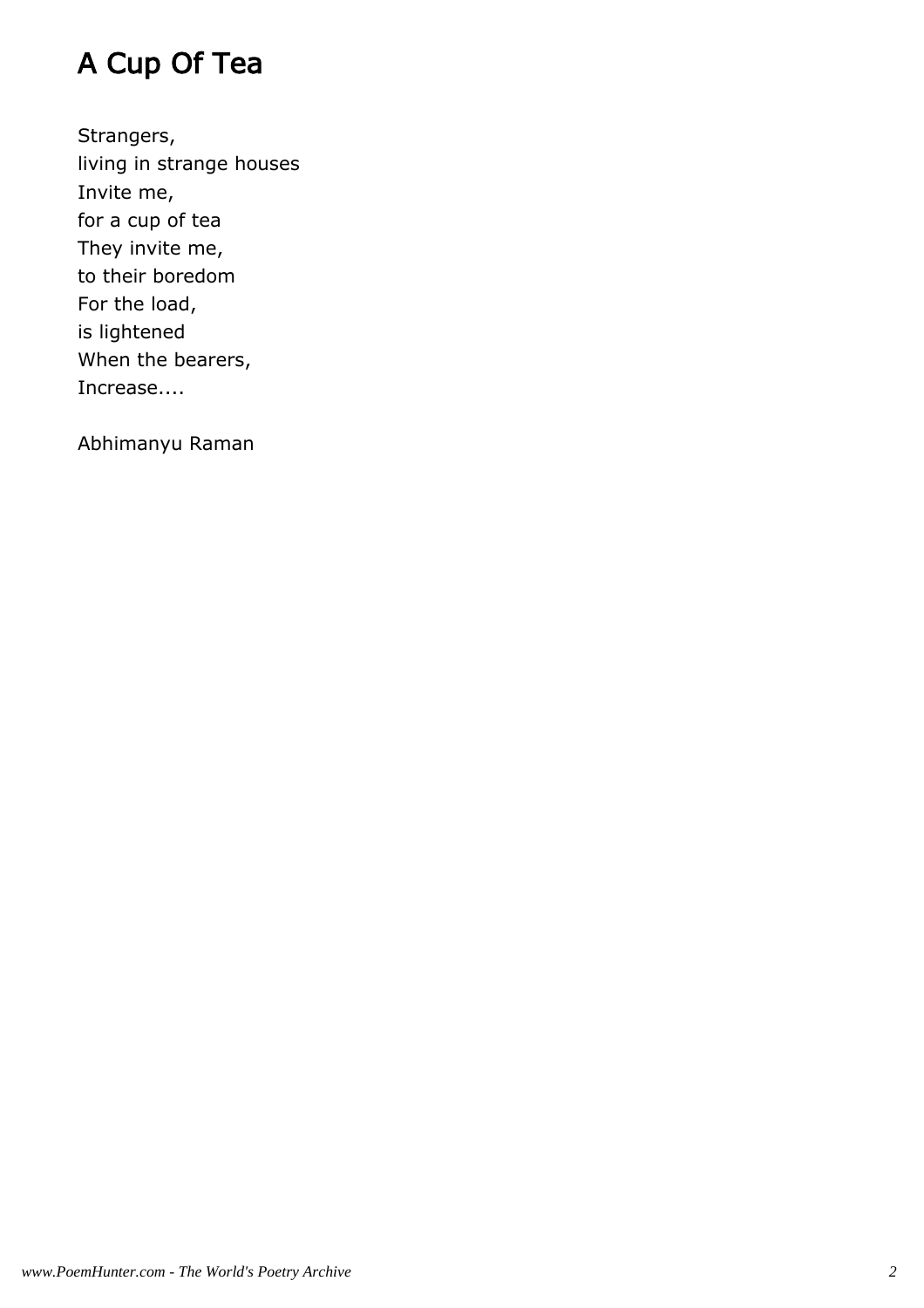## A Million I's

A million I's, live and die in me, this moment Each seeking, the path to one another So that in the end, despite what history may pretend The world they made, will remain As a reminder, to all who might come this way The difference, a man can make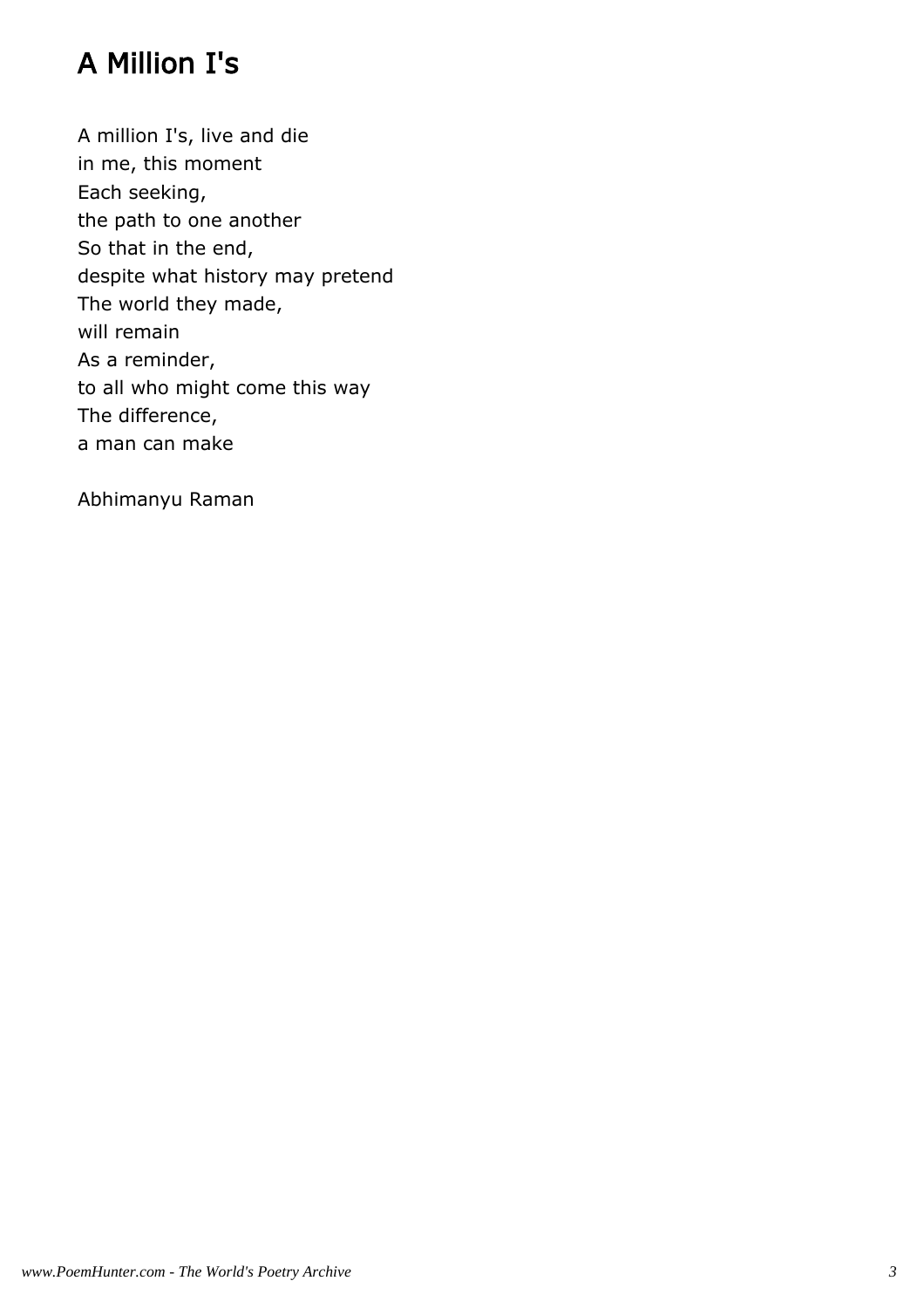#### An Elegy To A Perfect Mother

Sleep well, oh! Mother, Thou hast won thyself, a ghastly prison Even as life blooms all around thee, As the good earth nourishes, all that is hers With the remnants, of thy well lived corsage Thou sleepest unconscious, to this bliss of new life

The pain yet remains in my heart, dear mother! For i am still alive, wilst thou, sadly, are dead Survivor's guilt, I do so dread Yet gladly suffer its pangs, I will For I know, thou hast risen, to a better life, a better station Yet why is this pain so unbearable, dear mother? Tell me why.....

I weep for you mother, you know I do You have died for me, I know Do not curse me now Whatever I maybe, do not curse me...... For I still weep for you

Sad, our ways must come to part here, Today, Forever We all come to this world, someday, So go back, we must You precede me, And I, shall follow you For thy absence, makes life, all the while, unworthy of living

Leave us not forget the memories, Our memories.. As thy blood drains to sand,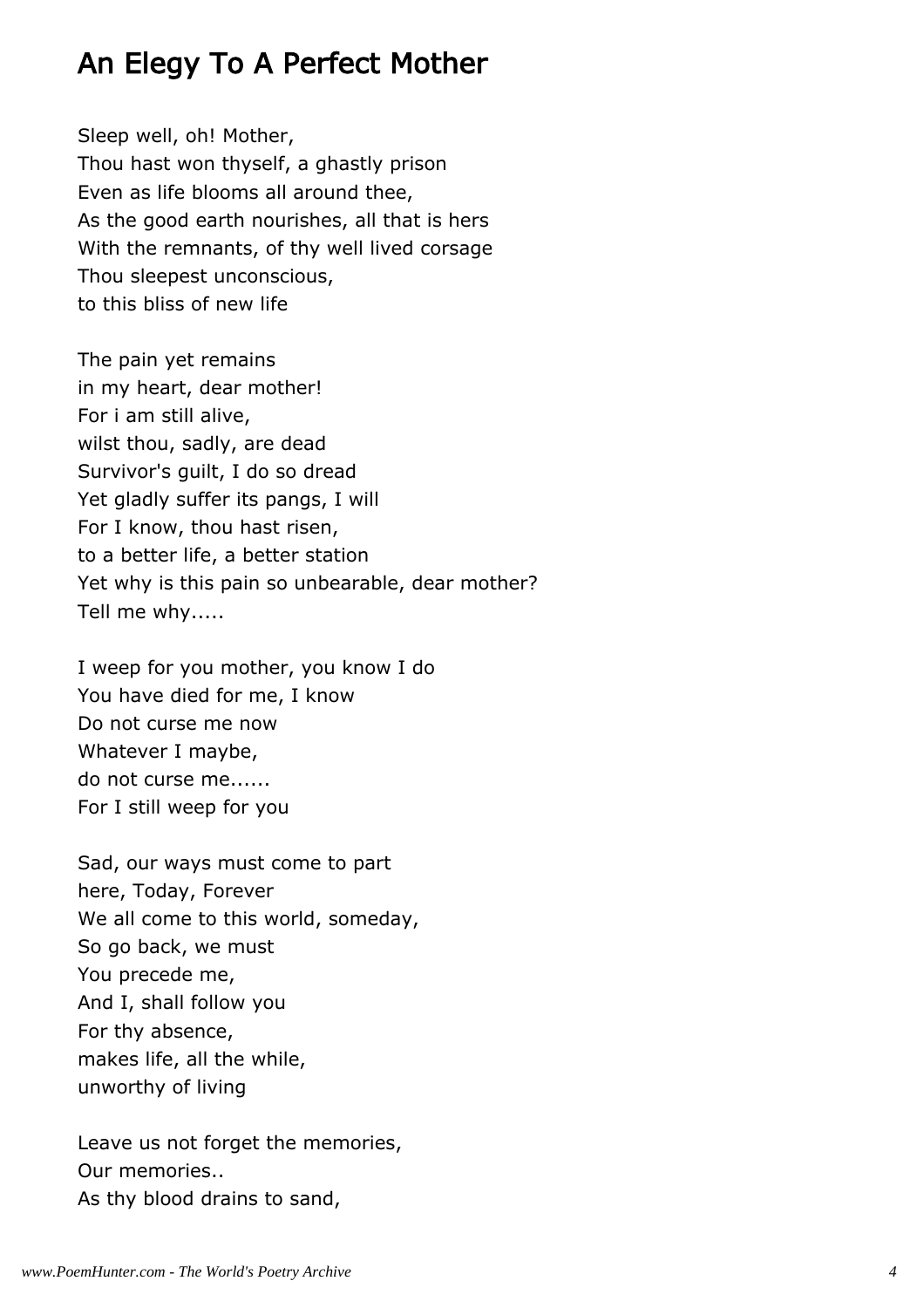and all that is unborn in you, lies dead I would not have our memories die, I would not have them fade away So remember you, I shall, Every day Although you lie imprisoned, within this vast sepulcher I shall remember you.....

Sleep well, mother Thy dreams, are still now, as thy son's are today Sleep well, unflawed progenitor, for thy journey hast seen, a fruitful ending

Someday, we will meet again though you may not remember Me, Nor I you Yet someday, we will meet again, and that, is my supreme consolation......! !!!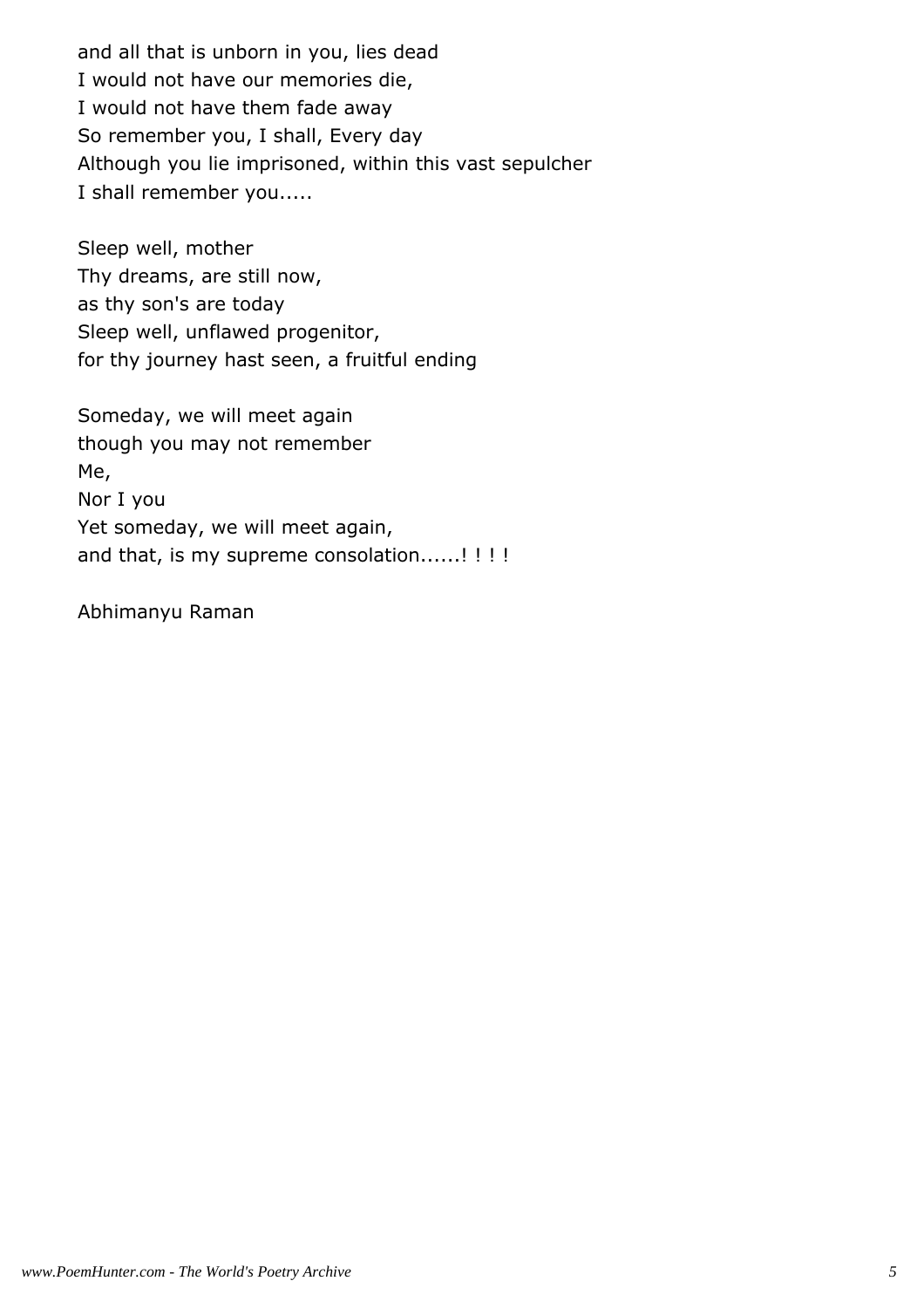## Arrows Of Word: Projectiles In Time

My arrows travel deep into the night, piercing frescoes of thought at dawn Travel further, they shall, these shattered shards, to intone lethargic delirium at midday Now slow down as eventide comes to claim spent worth of carrion's goods from my weary eyes, the bow

Still the journey be far from over

Move on Into the abysses of needless dissection of day's measure spread, into happenings too wide to be read But will prove legible in days to come

And with that, its cycle completed Arrow returns from target to bow Only to be spent again, to tread the time line of another day. Born from the corrugated breath of dying sun, a hymn cast, without crest nor breaking for what appears to be eternity a day's eternity, as can be, a lifetime's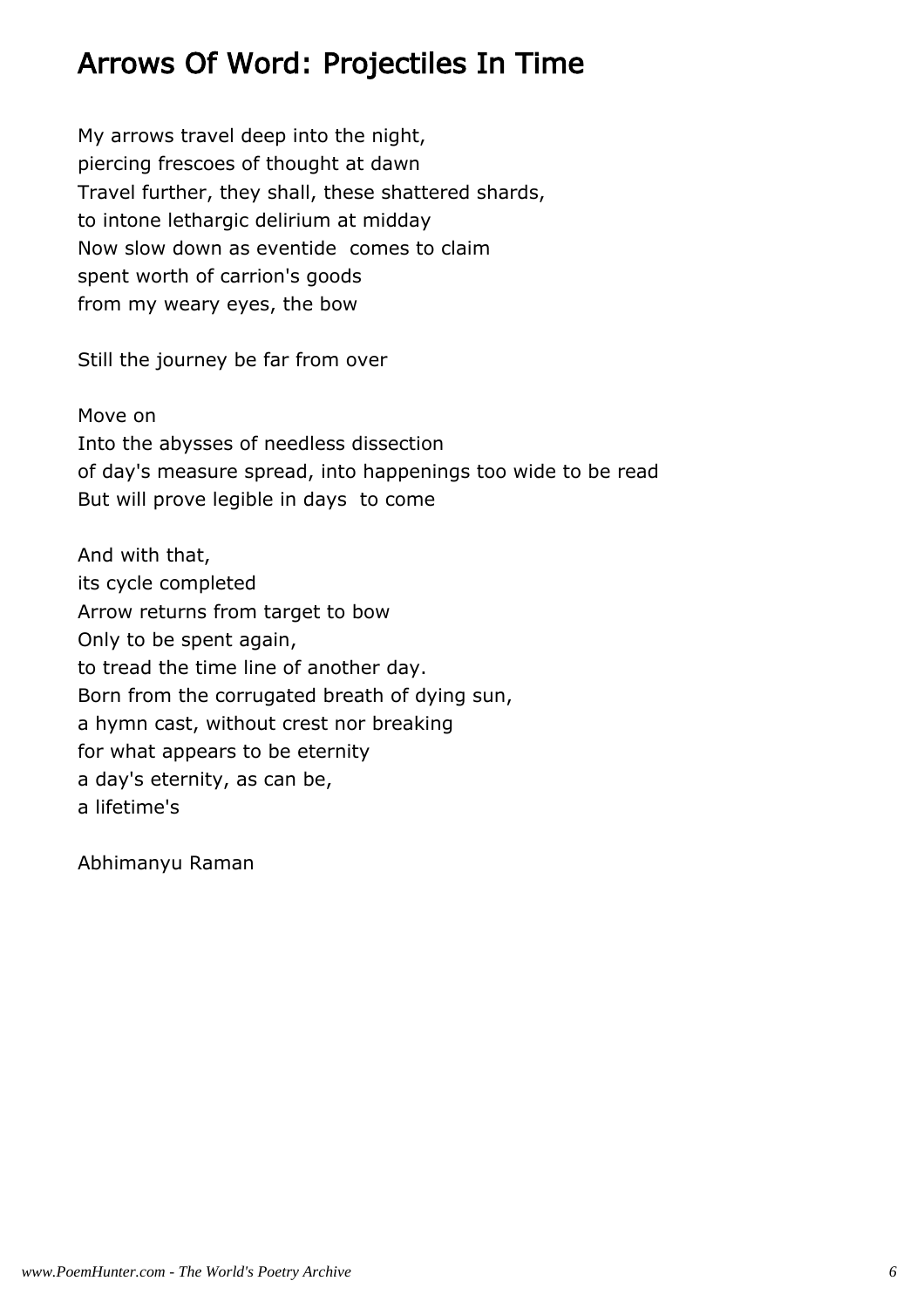## Broken Chrysalis

Broken Chrysalis, I observe The wings emerge First, the rest follows From the womb that is not flesh Nor sown by man, it is change in motion Metamorphosis, we pass varying multitudes Before we are born Into a world without dialect, without notion Or obsession, the idea is that we continue to survive Sometimes we crash On the invisible frontier, mistaking the wall To be a growing expanse, and like the butterfly, We soar, knowing not our pathetic insignificance In the world's eye, Yes, dreams are so pure, they lead us on On bloated wings they let us climb the ladder That isn't all there, we know this not till the end And let us catch a glimpse, of paradise Then the wings break, they negate, Our rise, and we fall into hopelessness And we keep searching for that view, time and again Only to find the rotting ground around us, And us, rotting in the middle Until we see another chrysalis break open, and its sole inmate soar Into the sky, that we fell from And we hope, against all dying hope That this butterfly may not plummet to the ground too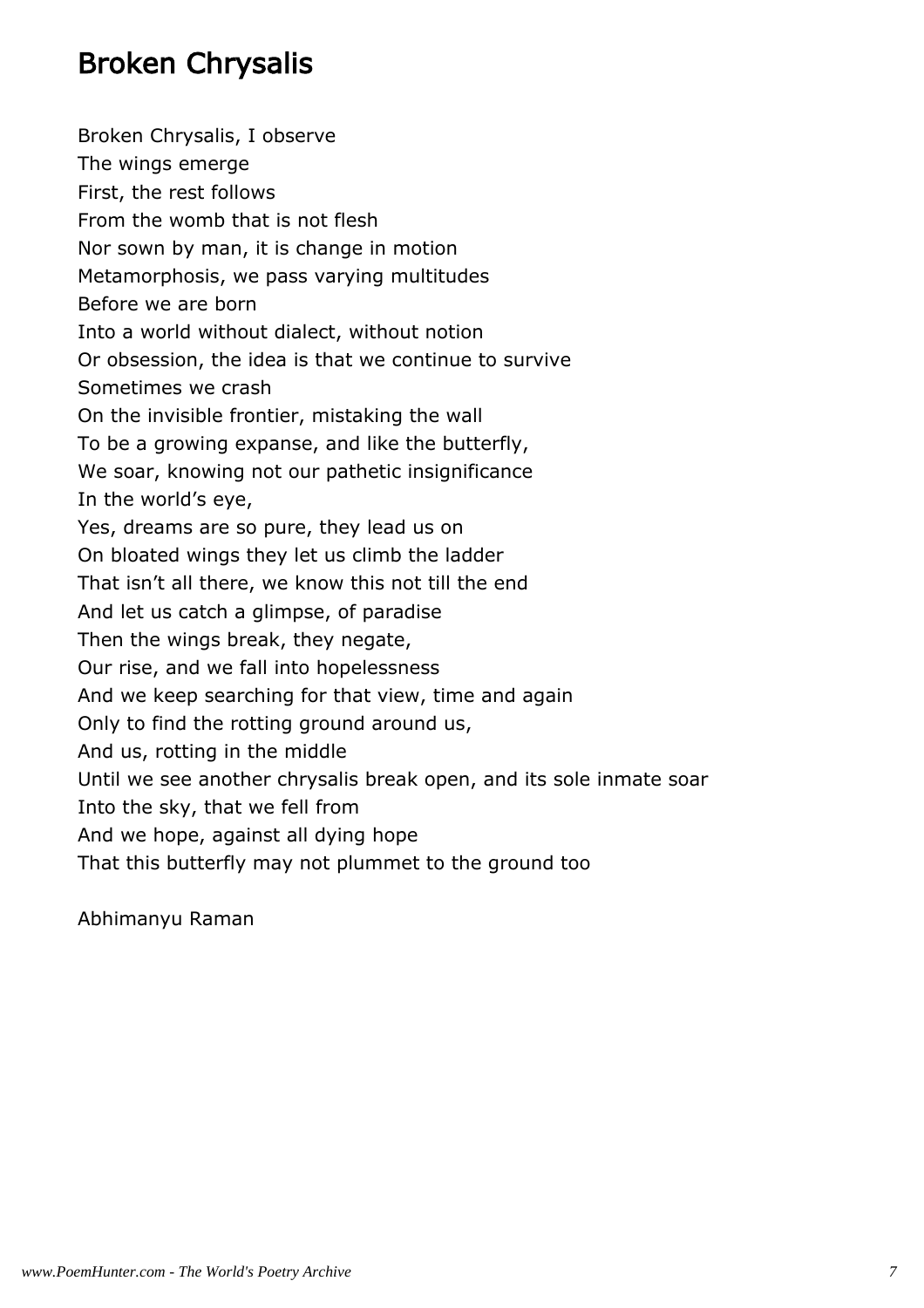#### Closer To You

My love I cannot see, how you seep into me Your light Rainbow song, Churning, Melancholy water of all our wrong

I see, that you too, can see me Now let's be Together And see, this world, from each other

You articulate Hands, digits, hair, eyes All dance, to some ephemeral tune I stand beside, Greeting happiness, to which thou art, The conduit I draw nourishment from you

I see bliss, in our aftermath For once, let's not think of ourselves Let us sink, into ourselves And raise, all that need be, Raised to life

From depths, let all dissolve And allow firm resolve, to develop, within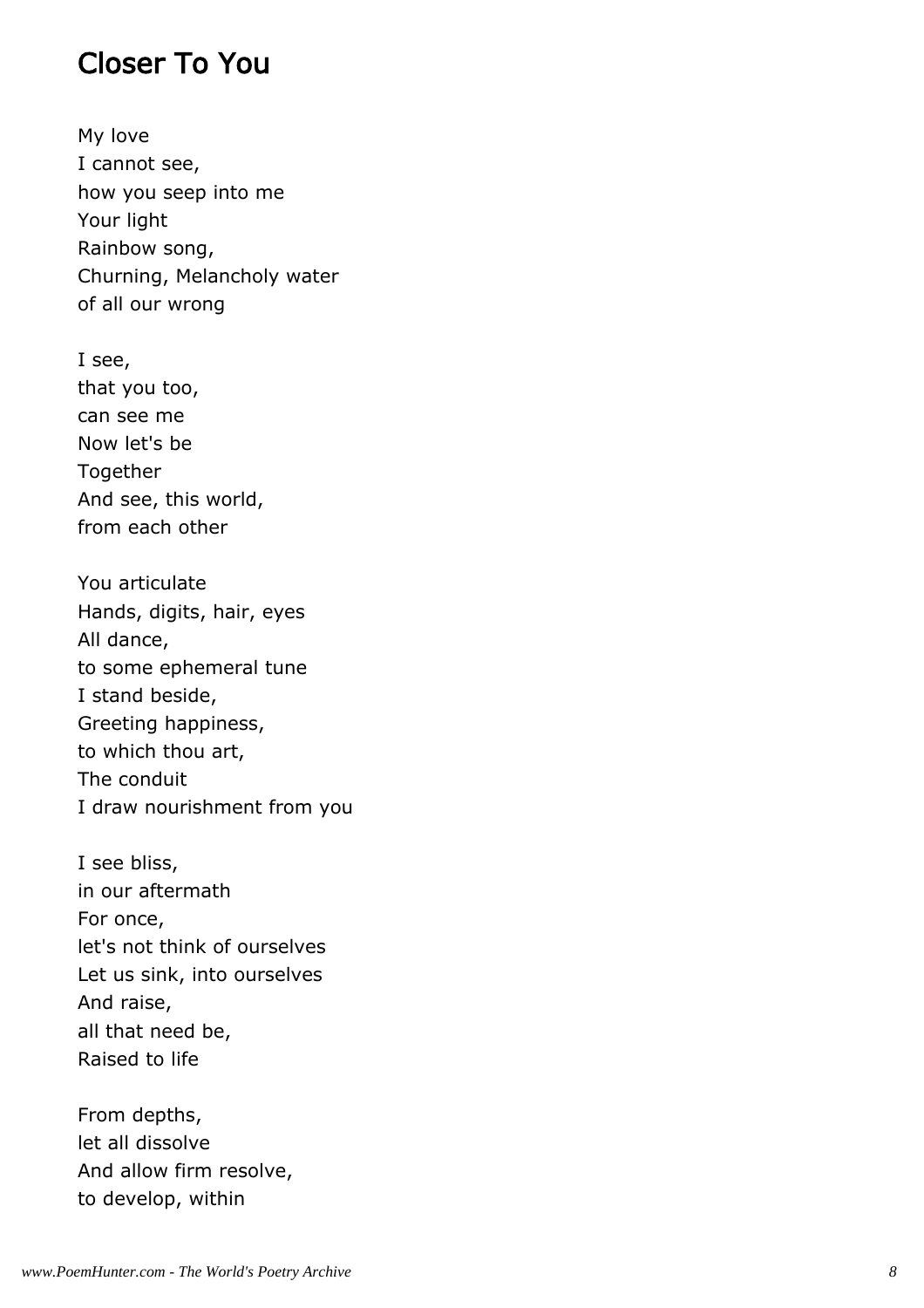To hold, each other, Again...... For, although unrestrained, life has been I wish, you hold me, Closer, To you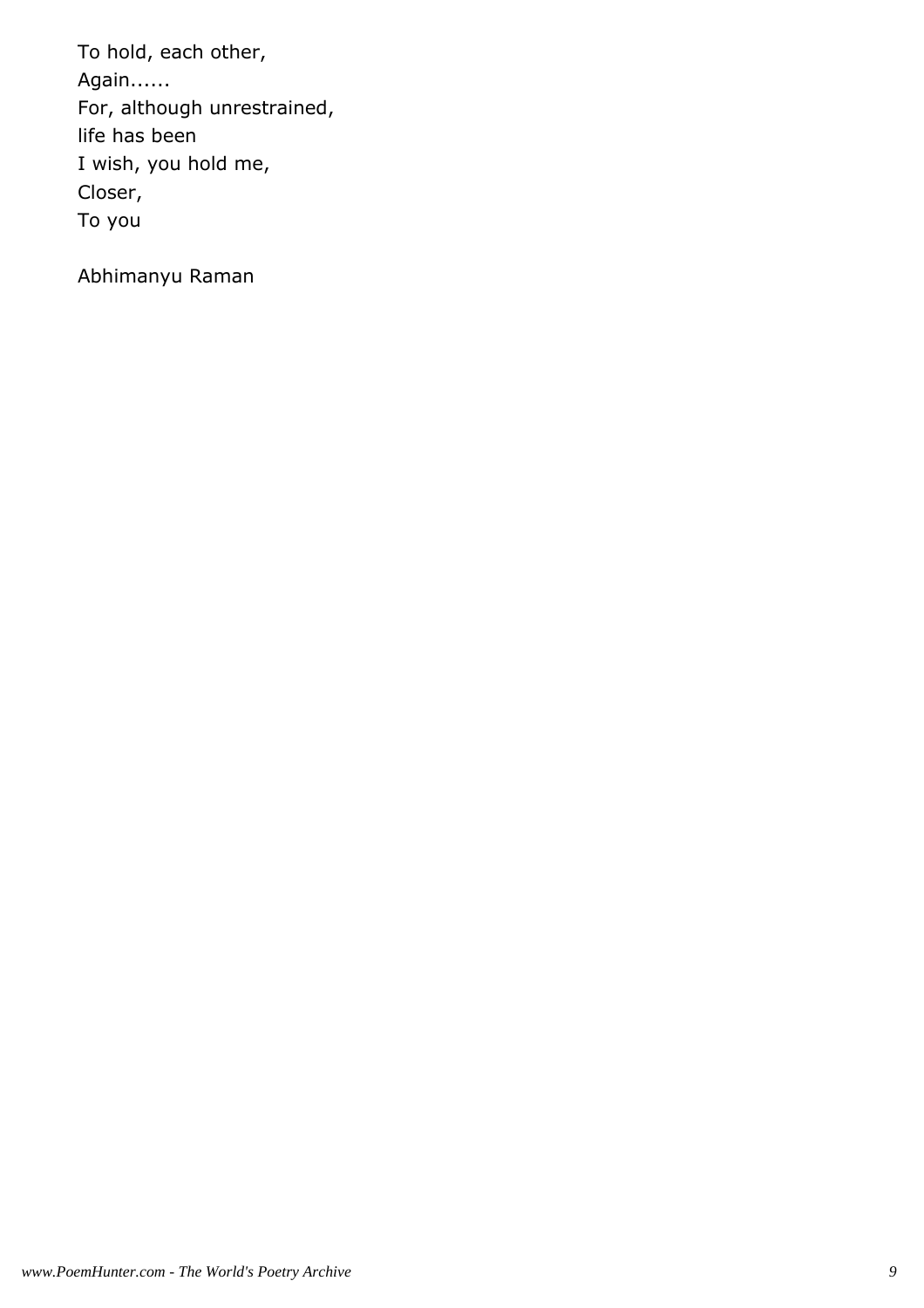## Day Break

Day breaks! My life consumed by lies follows in its wake Someone tells me, there is light Real eyes, mesmerised by the light that is not their own Watch me, even though blinded As i search through the dimly lit corridor For me Only to find, there are brighter objects to seek Down to where the light bears darkness' child The bright shadow, that is the sun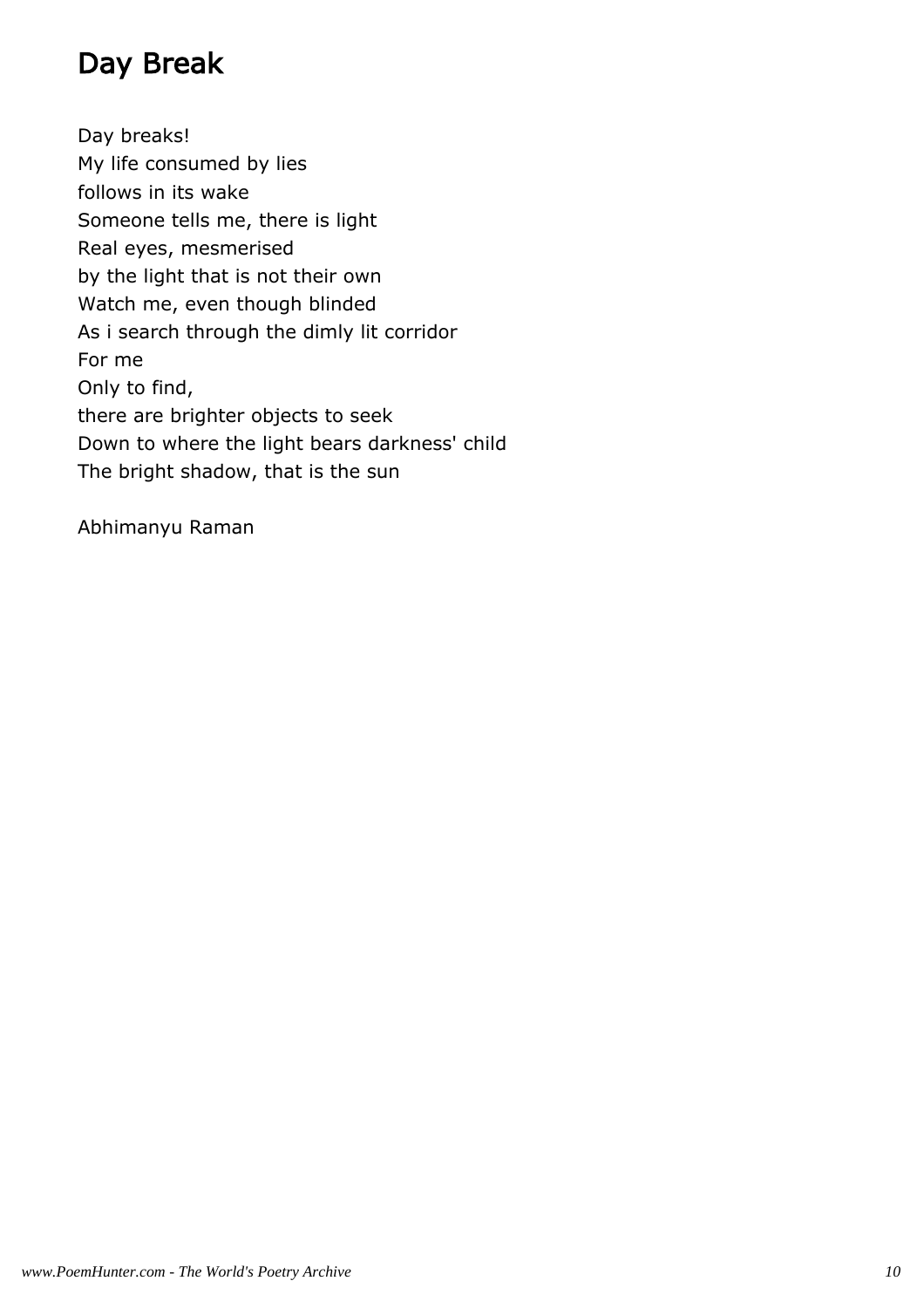#### Forgive Me

It has been so long I have forgotten the words i said that day Forgive me if i was wrong In leaving you, for better trade The roads i have followed since, were rough, some not even there I wish i could come back to you But even if i tried to things will not return to the way they used to do It is no more my concern what happens to you But sometimes i still wonder whether you remember the days, we spent together Even if you do not, it is beyond my right to blame, for even i do not remember those days now lost in memory's lane Forgive me love, for leaving you It was a mistake, i swear i will not make, again But to reach back through time, For your arms, Would mean only mean more harm, For us, forgive me, for deceiving you so Even though we have ended, i hope someday, we will find a way back to us, When you can raise the burden of my sin Away from me And even if we don't forgive me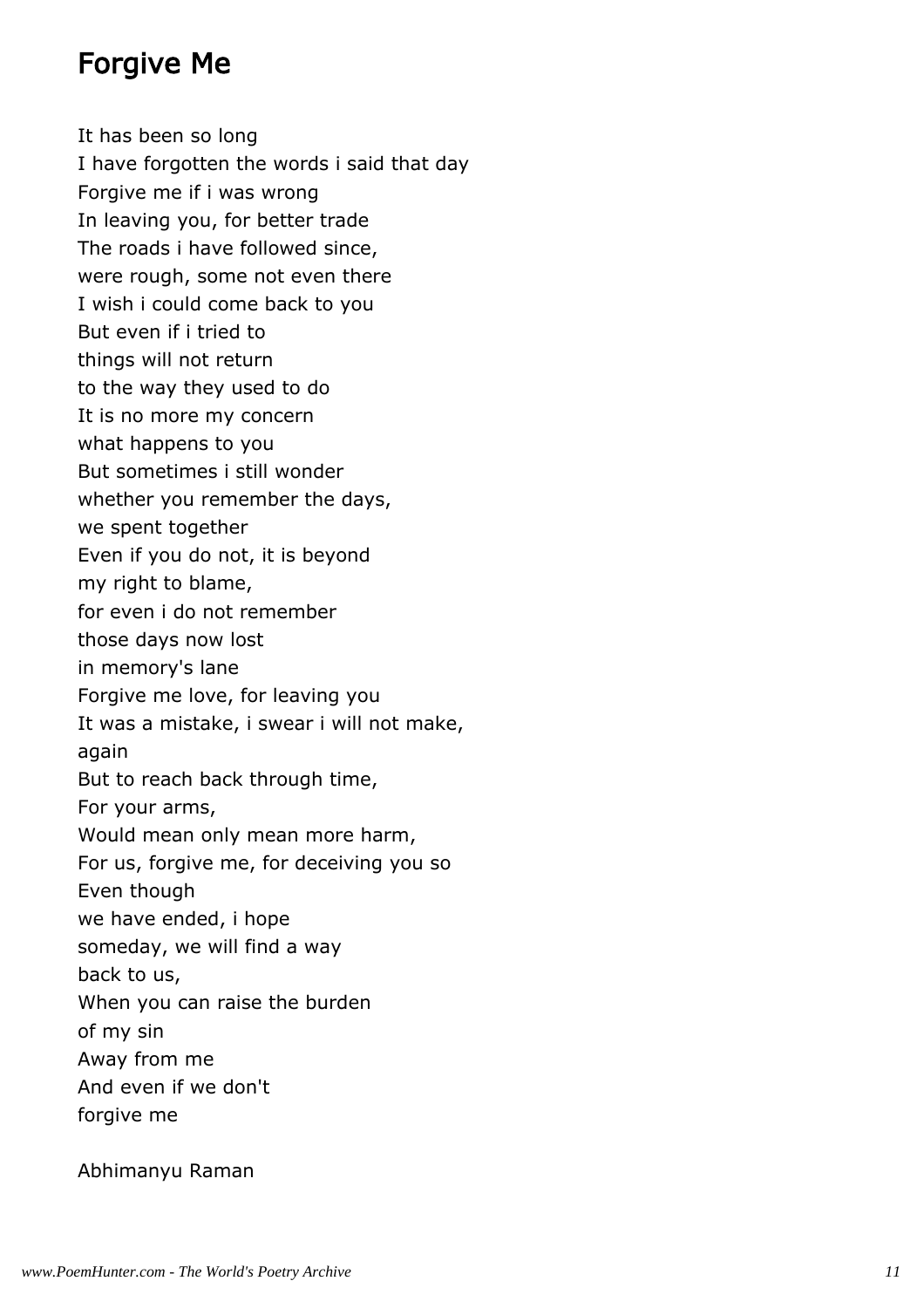## From Your Days To Mine

From your days to mine Time does not lag behind We go in step, and when I say The rest is dust, I mean it so The rest is indeed dust And the words that slip off, My sharpened tongue, are indeed Pain, burning in intensity, Eating my strength away My heart feels pain too I must stay, Miles away, from your side For even in existing so, I hurt You, whom I should never, Have hurt My tongue is steel, yours sadly Is flesh, they remain burned From whatever grievance your pain Has given shape to And the bitter taste stays Behind, flavoring thus, all your Remaining days My tongue is charred, yes, I replaced Its throbbing breadth, with metal I would not have you do so too I can swallow anything, regurgitate it, With twice the force, I was made so But not you, I would not have that Happen to you, my time was shaped Thus, by the hands of a larger time, and whatever Feeling of warmth you left, would pass Into void, leaving me cold again I would not have myself sap away That much of what is yours, for I would Abhor myself, if I do so, Your days are vibrant, filled with color And life, mine is stone, cold from Immobility, numb from breathing Drying pain, memory's bane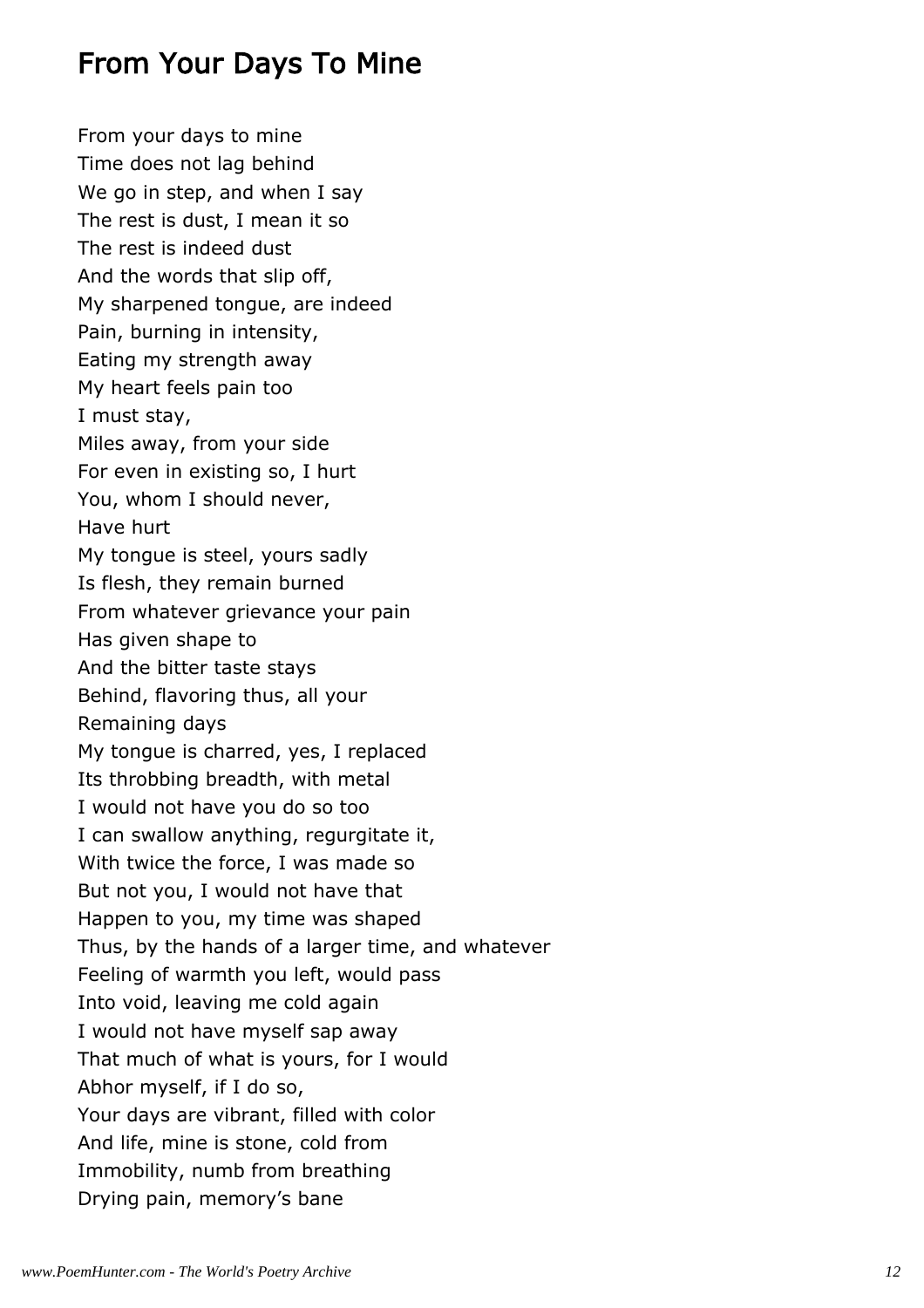Into me there is a passage, there Is none from me to you, save yourself From the trap that is my soul, Or hole, I care not to categorize Inside is emptiness, fill me And it would empty you, I cannot replace Your lost warmth, with mine, for There is none left in me Yes, I am deception, I deceive Even though I choose not to, touch Me, and I would inevitably touch You, the pangs left behind would be Too much to bear, for us both Your intentions are good, mine are not I would sway too much from this, And it would sway you too Even though you don't want to, I cannot ask you to remain, nor can I push you away, for I do feel for You, even though you cannot Feel for me, my madness would Infect your world, and you would Hate me forever, or however Much of forever, you survive, I would Still be left behind, and I don't want That, I cannot have that, so I will Leave you to your peace, and hope That I will find my peace too Remember this pain, the wound I made Is word, the essence of it being so, A necessity, I cannot change, I love Nothing, need everything, and so, I am cursed, but for this once I need You, I cannot explain How or even why, literally speaking My brain is on fire, my heart Drowning, or so it seems The body I live in, is sweating I cannot breathe, I never knew I could But now I need it the most The source of time, instants ticking by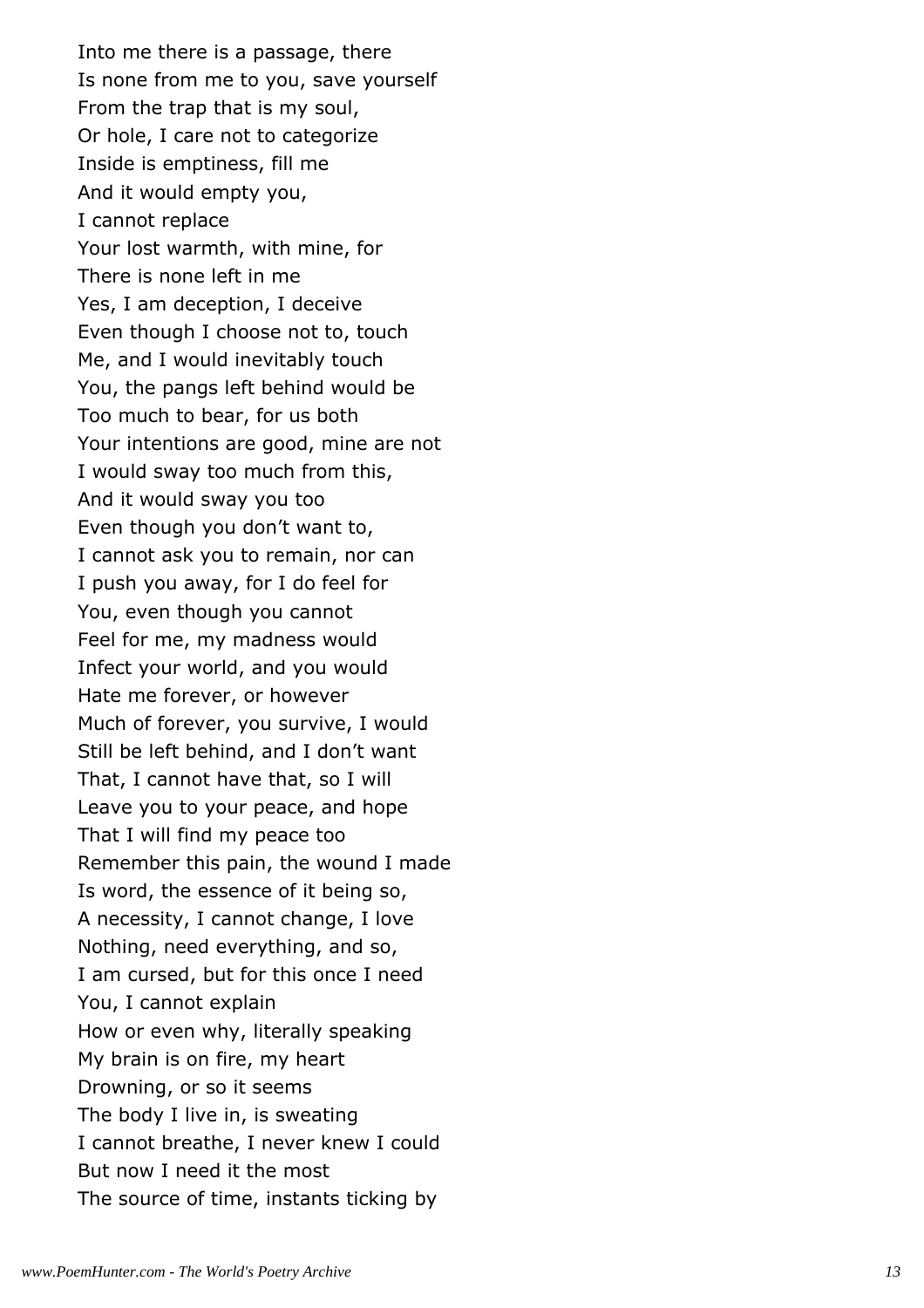The chime, of some gravity bound clock Speaks within, I sleep In wakefulness, my mind Is a sea in spate, oil Wont do, to curb its waves, bring forth The sun, remove the wind, evaporate The innumerable reasons that make me, A lunatic and I will finally say I have Loved you, and will always do But the real question is, Whether you love me too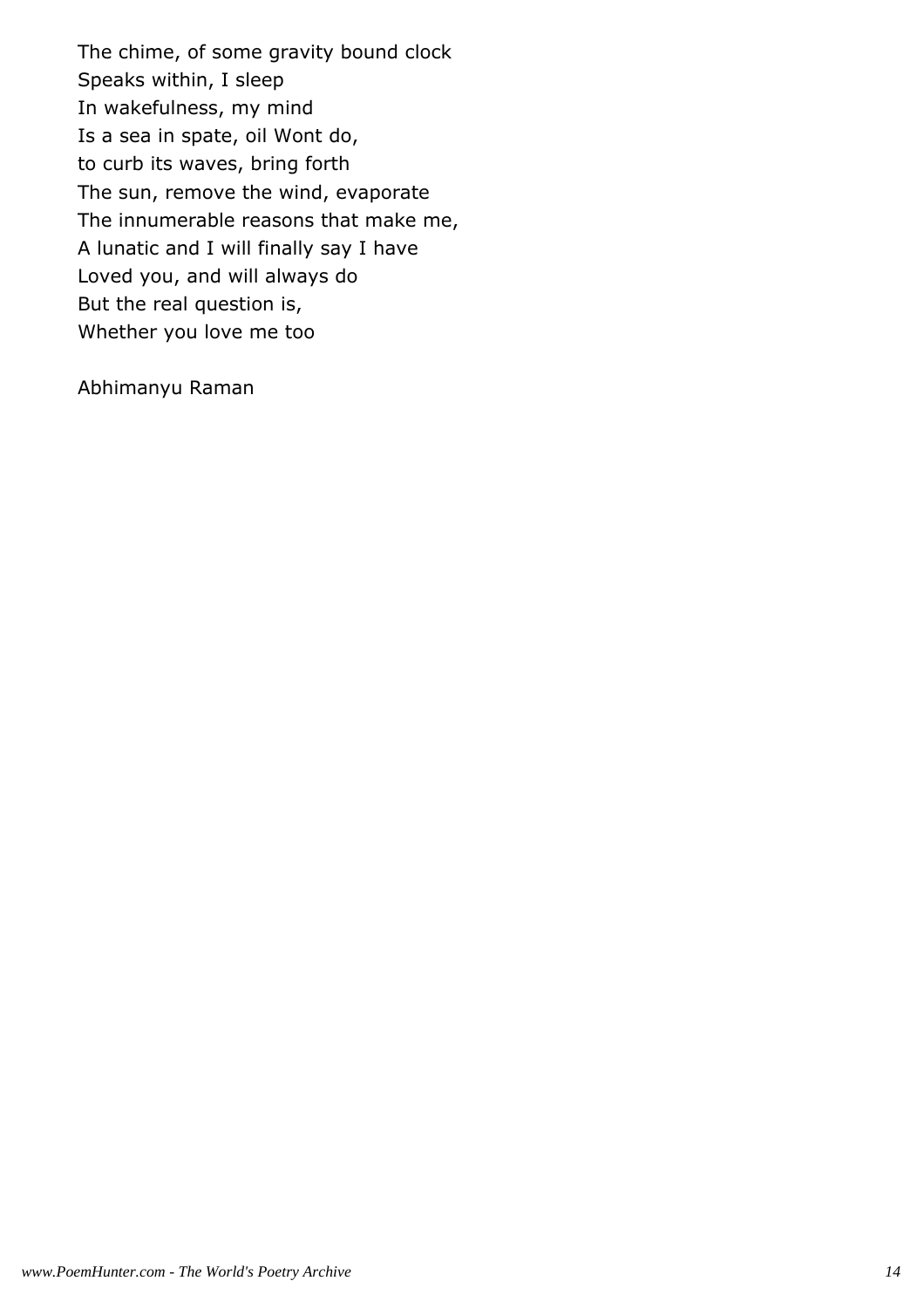# Hell's Child

Your lot may call me, Hell's Child

But i shall tell you this

Hell and heaven are simply, constructs, of the mind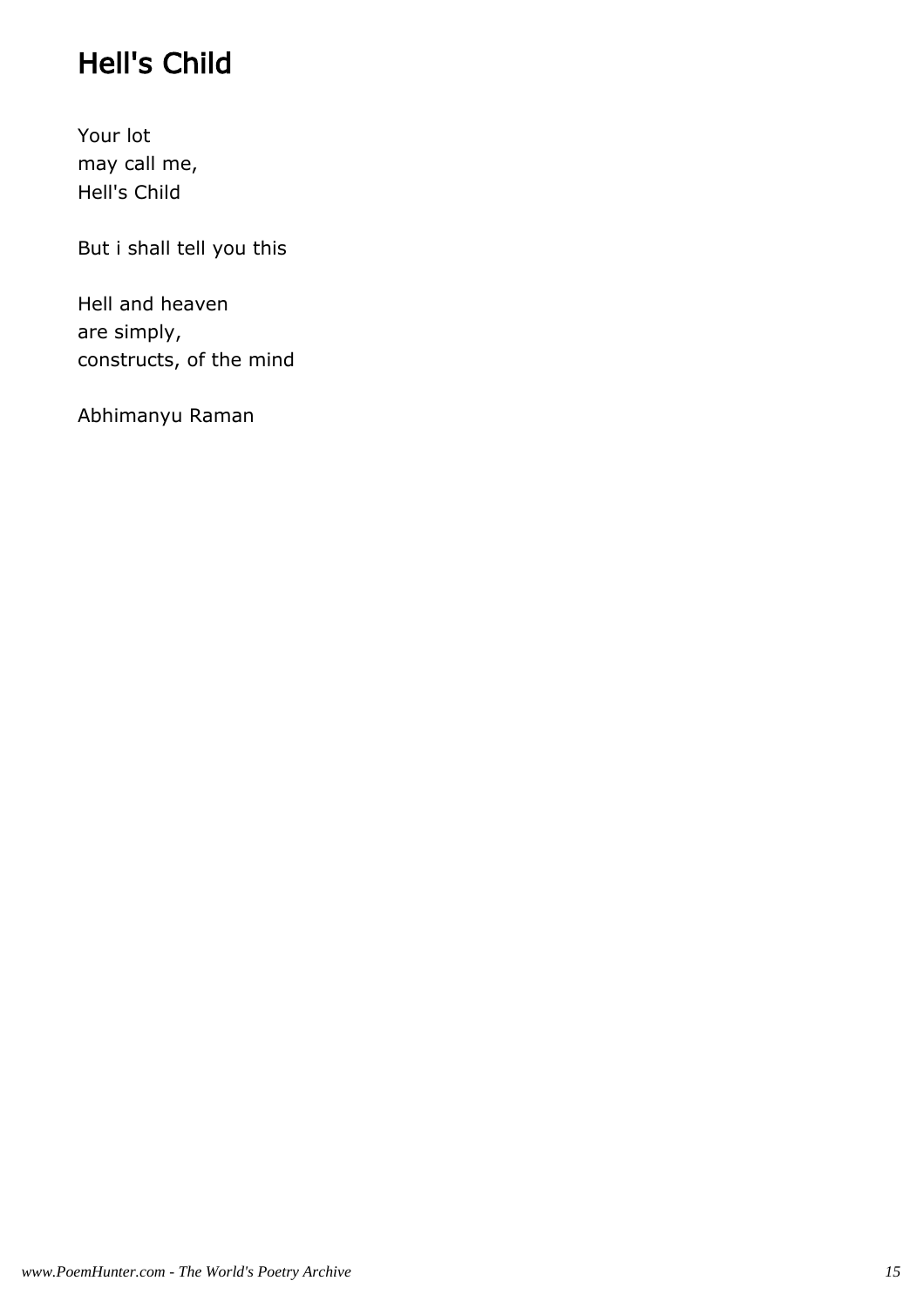## In A City Without Lights

In a City Without Lights I walk Hoping For Answers to Come My way None Do Even So I Walk Hoping For Something To Carry me Away

I Look Up The Sky Cries Grey Tears Of Rain Falling On My Face My Face Upturned Towards The Clouds For I Know She Suffers My Pain Tonight Dreams Caught Within The Amber Of Time Come Back To Me Tonight However Close My Reach Cannot Encompass

To Suffer So I Cannot Walk Alone Anymore Desperate For Company I Cry My Words On Mouldy Paper Mad Beyond Raving For Someone To Hear My Voice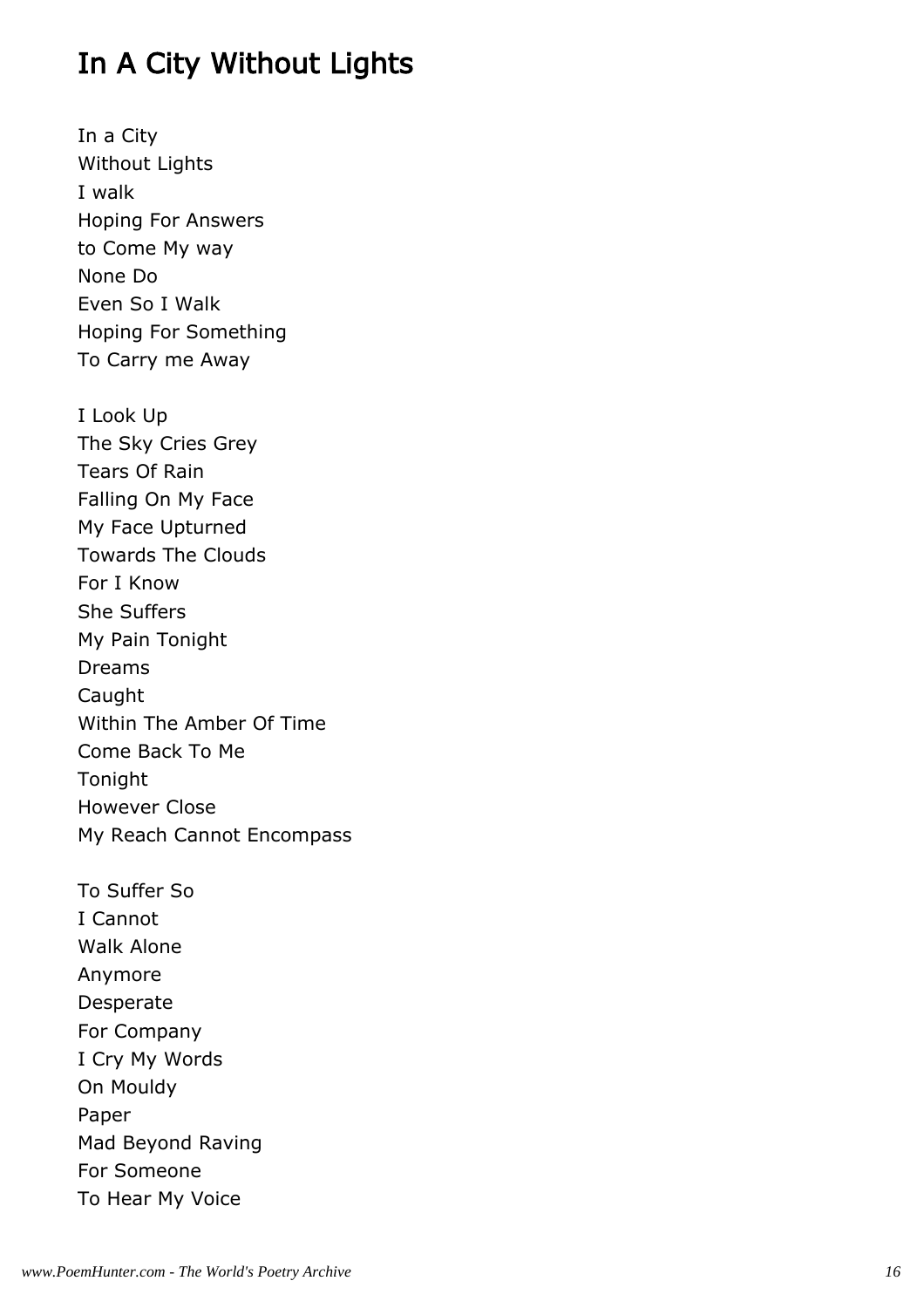To See, To Feel To Understand The Tenderness That has Left My Grasp And The Insnanity That Claims Its Place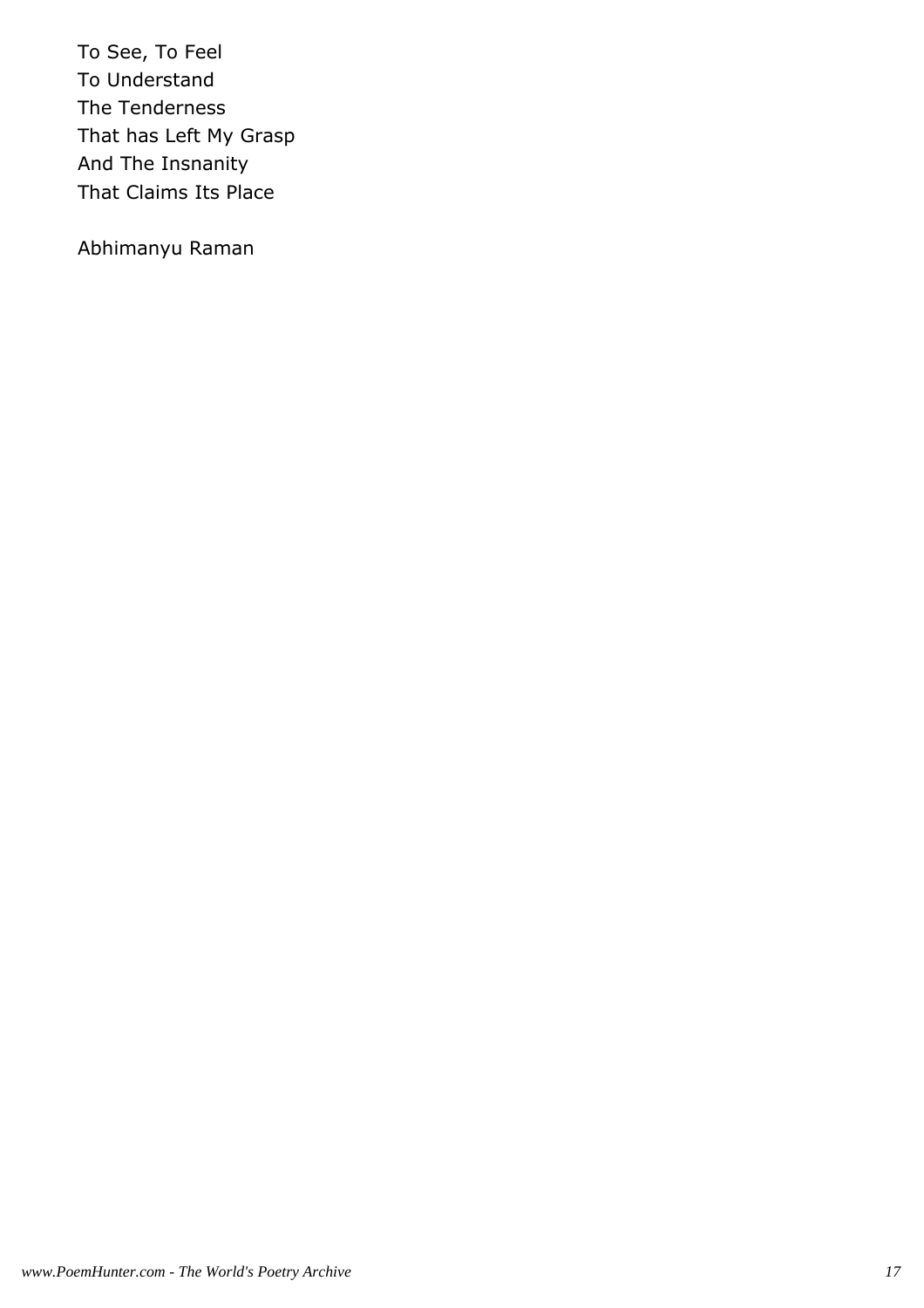## Interlude

I walk upon his grave, again... The epitaph reads 'The man who would not submit, to his dreams' I reminisce, Poor soul! What could have forced him, to live hence? I cannot tell.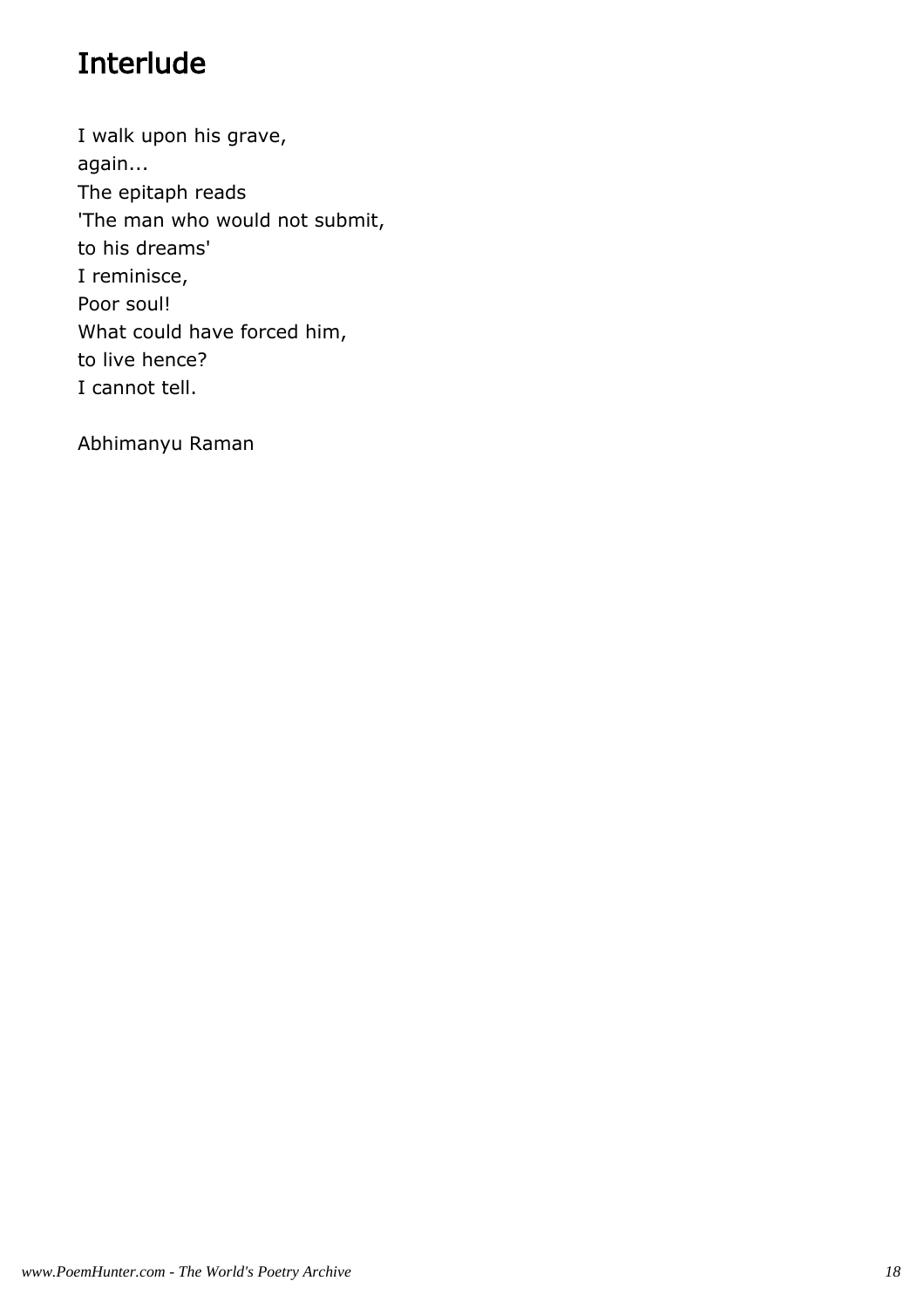## Murder Of My Soul

I look down at my hands stained with blood I killed my soul, i set it free A soul which was once trapped within me A murderer I was, I had killed my soul without cause. We were one, my body and my soul, and now i will never be whole I am just a piece of flesh and blood now A murderer, a tag from which i cannot escape, a gaping hole which i cannot tape With blood-shot eyes I stared at the boatman, carrying my dead soul to the other side of the world Alone i sat there, with half of my dead self What good was a body without a soul The dry blood on my hands reminding me, that i was responsible for my own destiny I'm sorry god, for i have sinned Murdering my half, what was i thinking, now my primitive body sinking I shudder to think of living the rest of my life without a soul no, i don't think my life will ever be whole

At any time, of day or night There was within me, a light Something that showed me the way Something that kept the darkness sane Now it's gone, i do not know what I've done My work, my truth, my life, have been undone Help me God, from the high heavens I cannot walk so anymore, among my brethren

(Written In Collaboration With Sneha Murali. She is also a poet in poemhunter)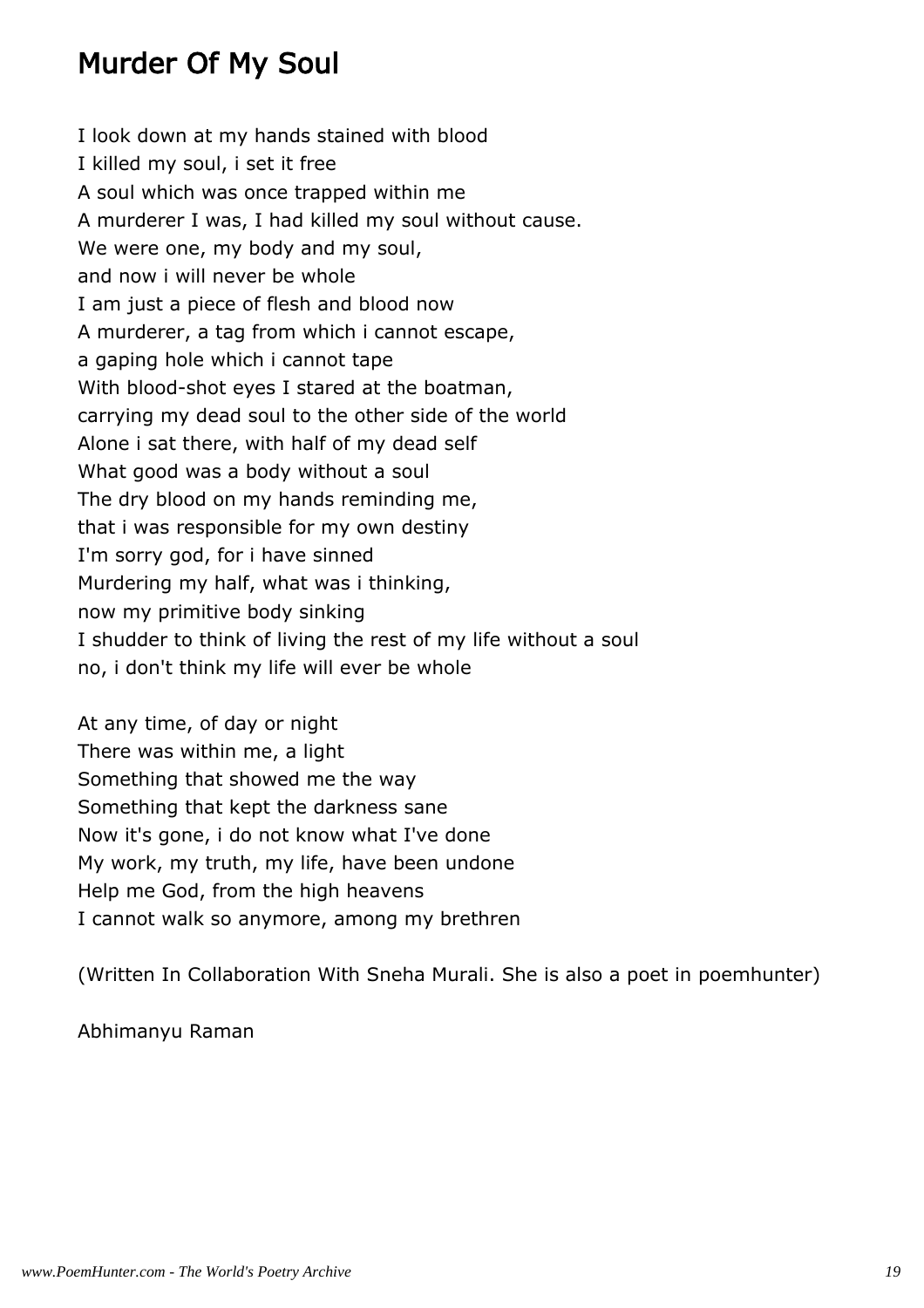## On These Broken Roads I Stand And Seek

On these broken roads I stand and seek Too old anymore, to try and weep What can i say? I am a broken soul I cannot stand anymore, my broken home so here i am, on a broken road Sitting atop, what would seem to be a broken pole Trying hard to take in, the broken view So hard to bring my broken self to you On my broken side, i turn to sleep, counting a hundred half dead sheep Then the pain torpedoes through me, with such cliche A million times a day, It happens to me this way I plunge into the icy escapade of a world I'm broken, my heart's too It's like someone, beat up my feelings black and blue I wait to be picked up, but i only lie there, wasting away, as the sun goes up and down Do i smile or frown? Like sticks of dynamite on a railroad line my broken self is placed in the centre of the inferno that is not mine Tell me Do i self-destruct or waste time? Love itself will not suffice, to hold me together, my pain far worse than before, tired of the same broken world I was born in, i go To places i do not really know Stopping alone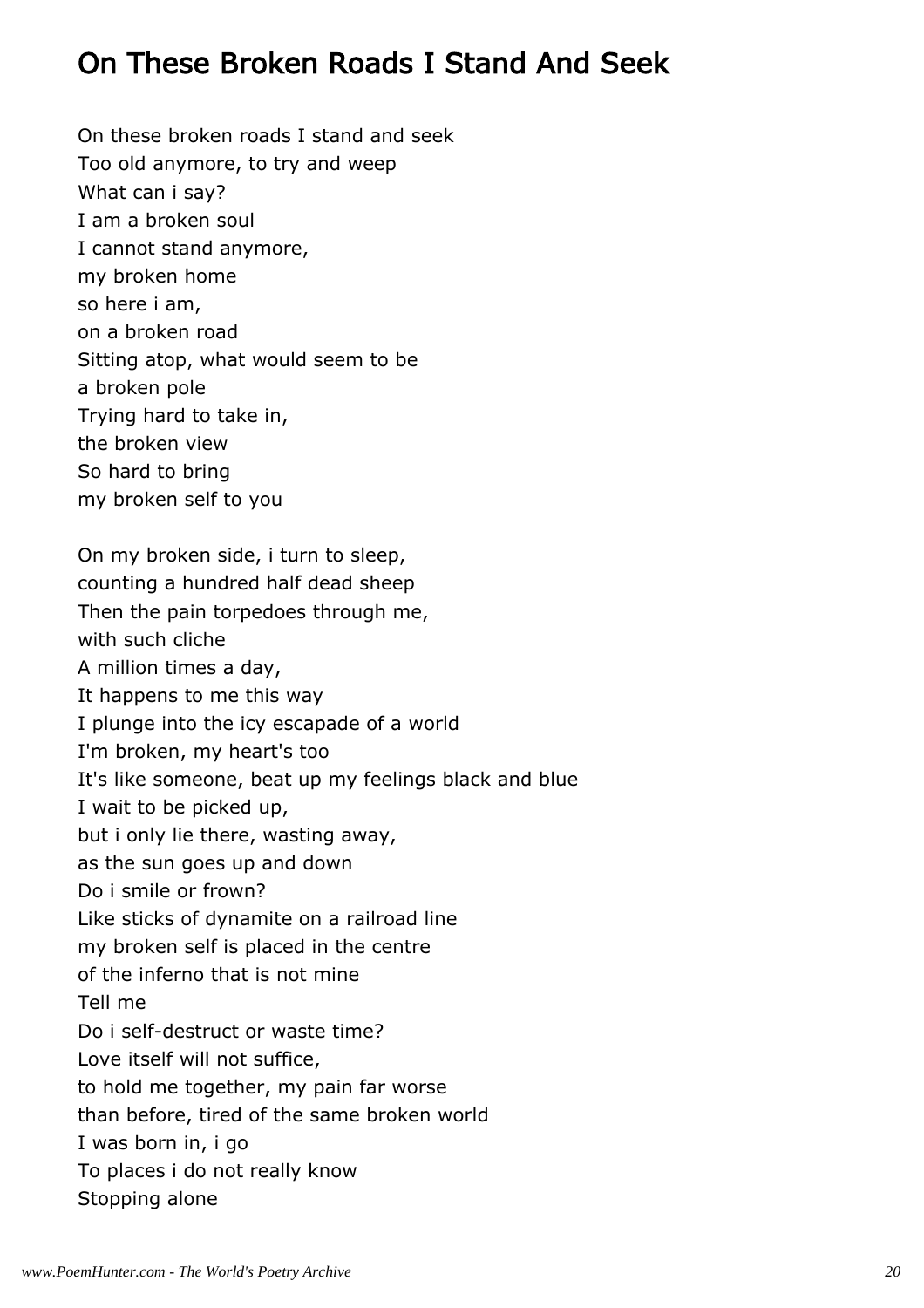To lie on the path, the broken now whole To see my waking dreams, for once, bearing hope

I stand again, on that broken road For the time being, all alone I cannot go back, to the life i have left My love, my lies, my pain, for now at rest And so it ends

(Written in collaboration with Sneha Murali)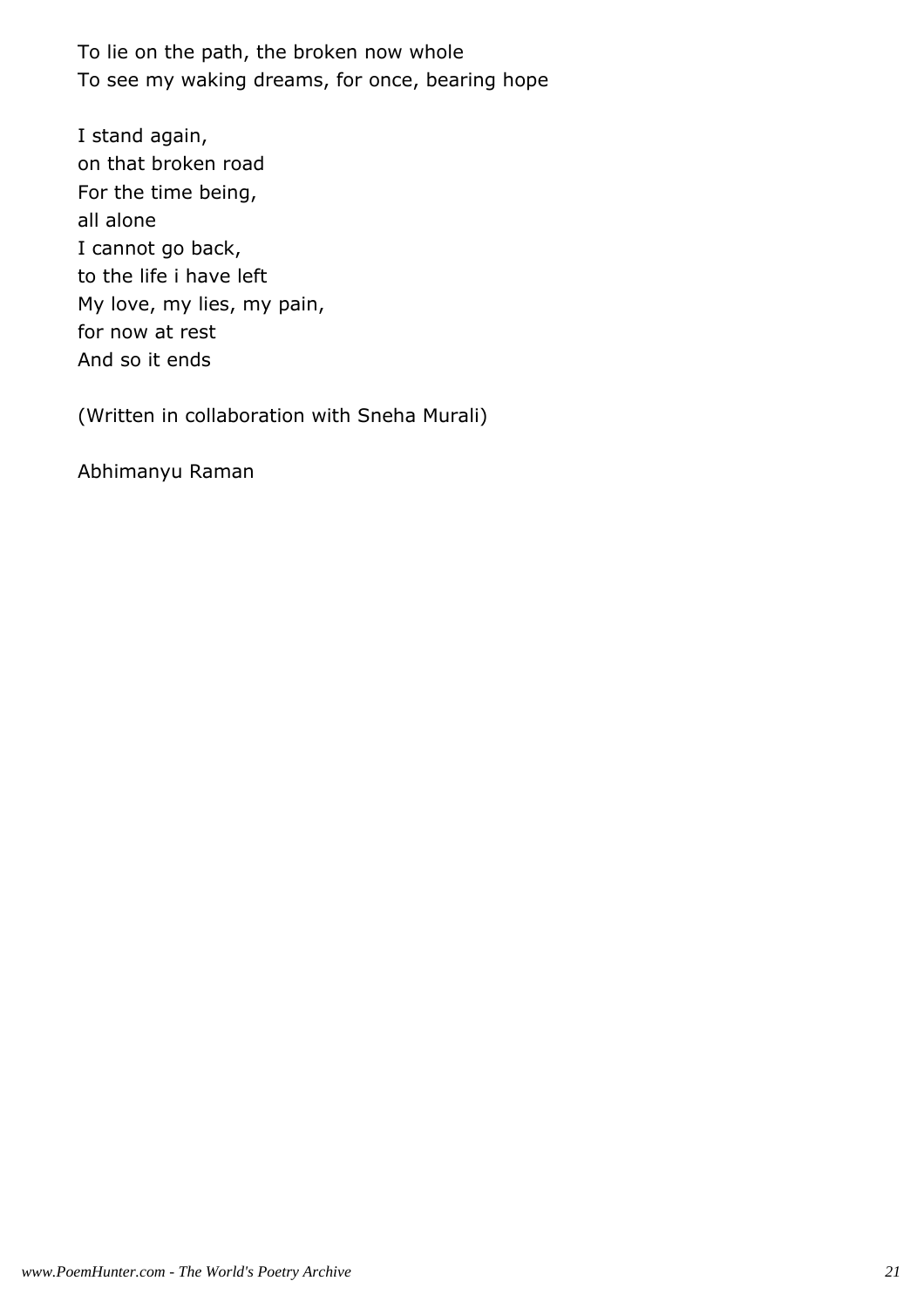## One On One

Come now, hold fast! For I do not think we will last, this storm It seems the form, you worship incessant, Would not prevent, our drowning in this mist, inadvertent.......

Our love.. Solitary ache it was, and now we ache together There is beauty in this longing, as we long for each other As scorched hearts search, relentless, for soul's remedy I smell again, the beauty Of our clandestine memory

False promises of liars, die down as we hold hands Facing fair wind, and travesty together Tell me now, will you love me, forever.....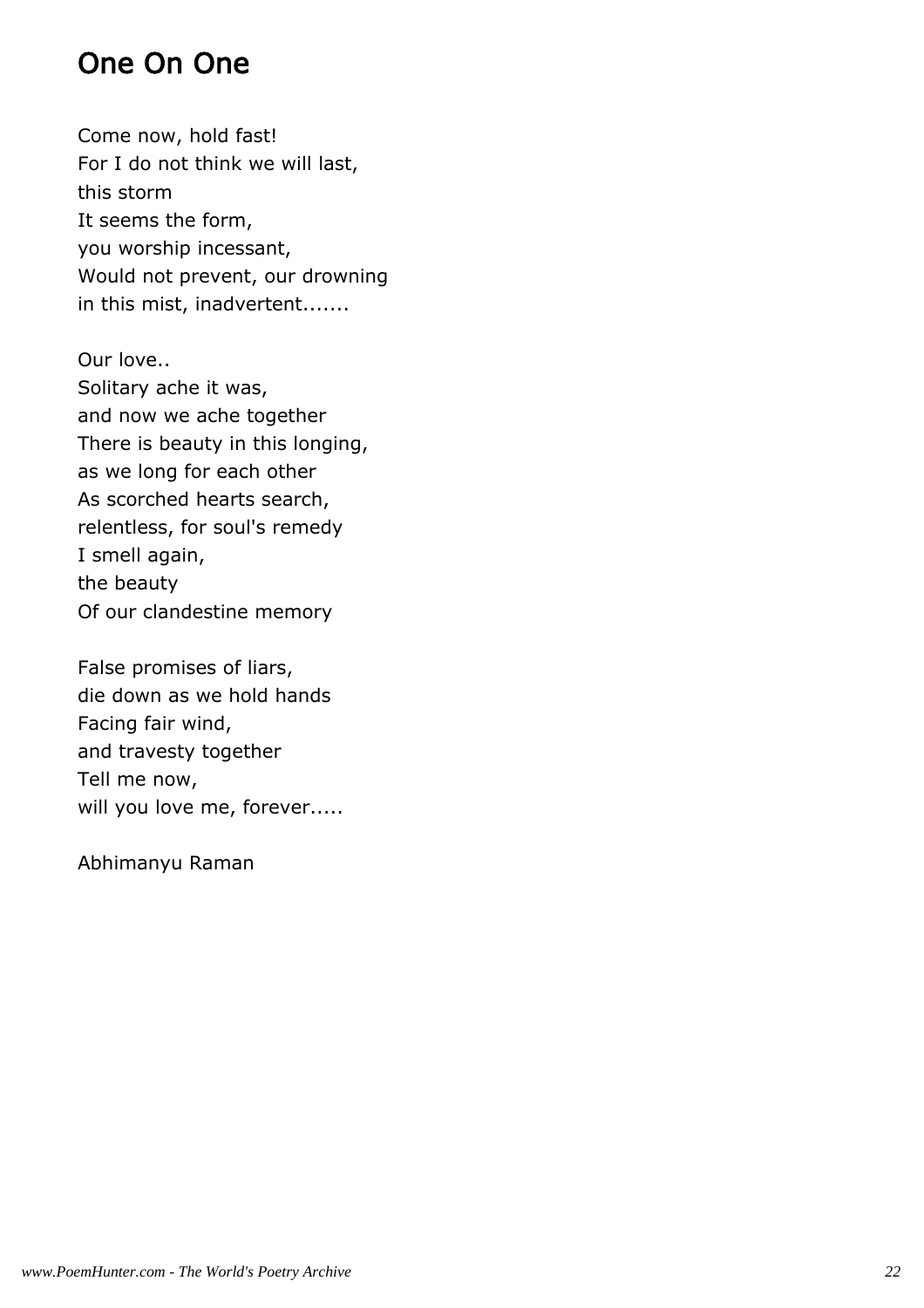#### Procrastinations

I have seen too much life One too many random lies Even as i strive To walk by These things that hold me down I cannot! Let alone see The Ugliness that is reality Rhyme? Yes, though it was not intended to be I create these constructs hoping for war, not peace I walk past many unseen horrors bound to jump up one day, if not today life isn't shielded with pain proof walls it has more than a few tricks to make us all fall we dance to its tune cry when it tells us to laugh when it tells us to written in the annals of many long lost prayers of man we can only look on as a mere spectator to the travesty of our lives being flushed down a whirlpool of pain. The quaint feeling is more than just innocuous I bite my lips, savouring every taste of the redness that filled. life may have killed me, but i'm too skilled to let reality wake me from my make-believe escapades its all in the trades, hiding in several different shades And even if i wake from my self-made dream Nothing will change Not the desperation, not the rage Not even the many words i blurt on this page Time and again,

I have tried, to move in flow to the world's design Now i understand, the design is in my hand I only have to reach out from this cocoon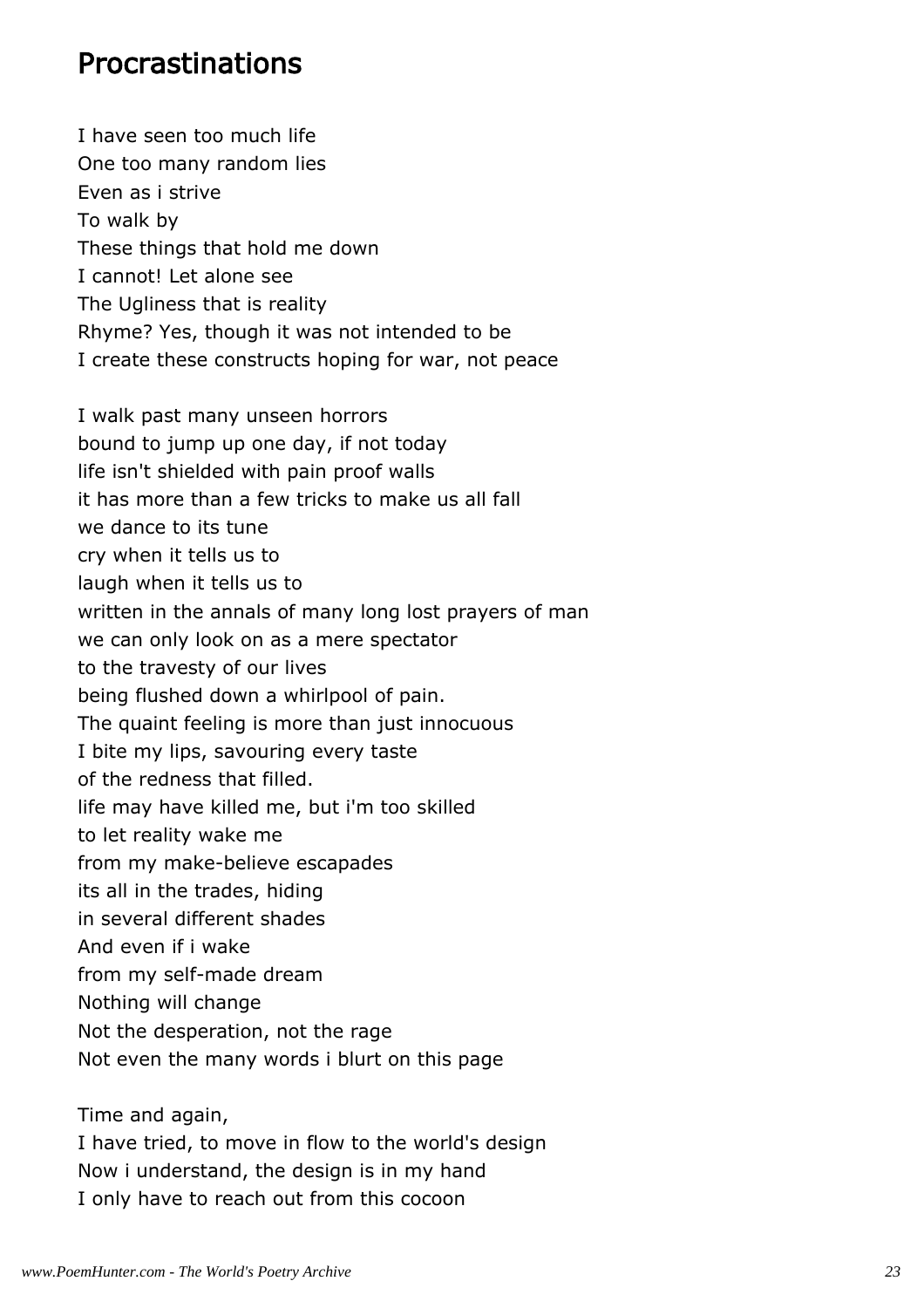of remorse i have made, around my frail being For once to be strong, to act, to lose inhibition The only question is, Can I? Or should I wait?

(Written In collaboration with Sneha Murali. Her works are available in Poemhunter)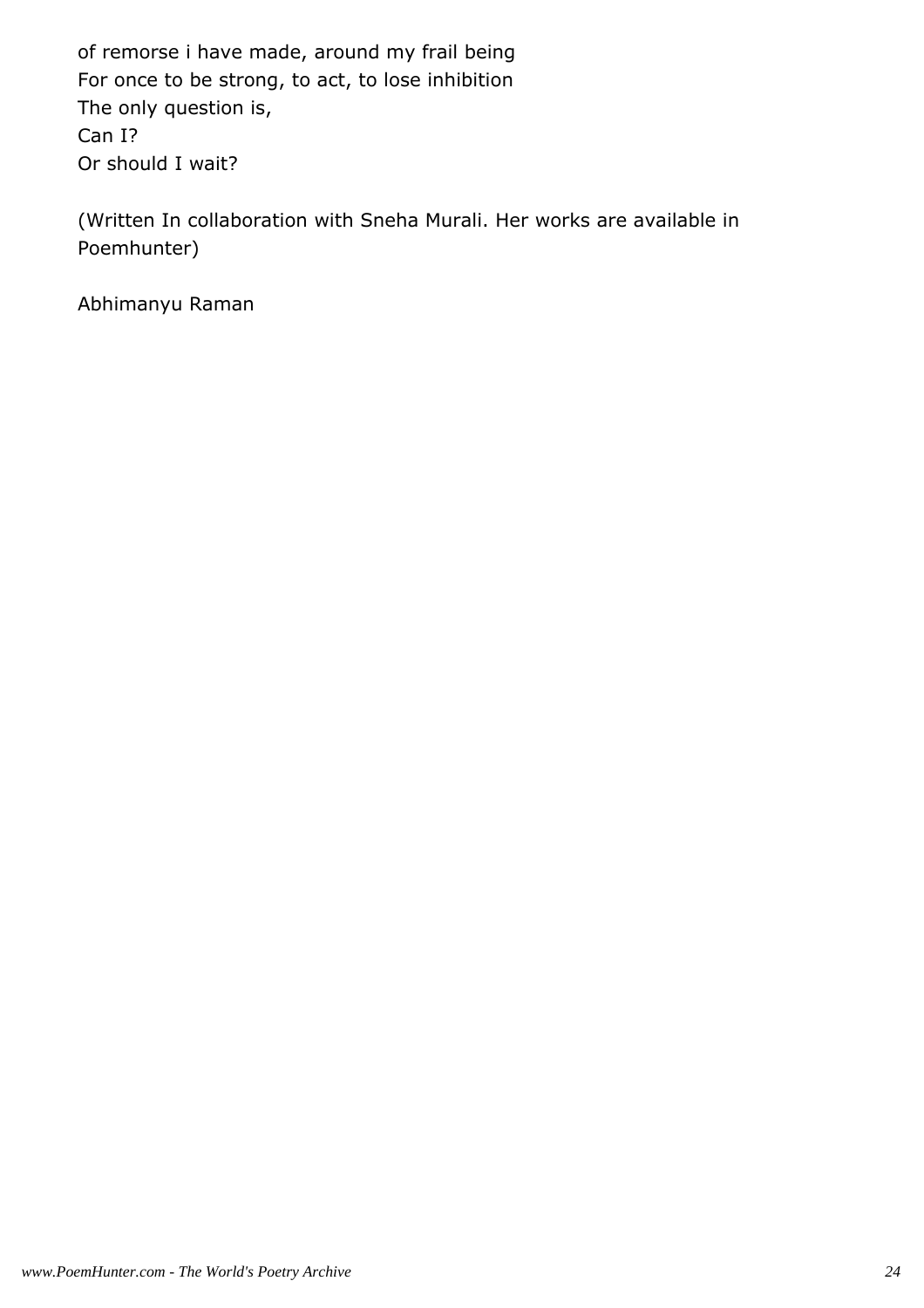## Rush Hour Realizations

Do you wait, to contemplate upon the puddle Before you jump, into its midst?

Do you see, all around you, rushing off with speed Yet are happy, with your own slow pace?

Then i say, the life you lead, is true And your search will see, an ending......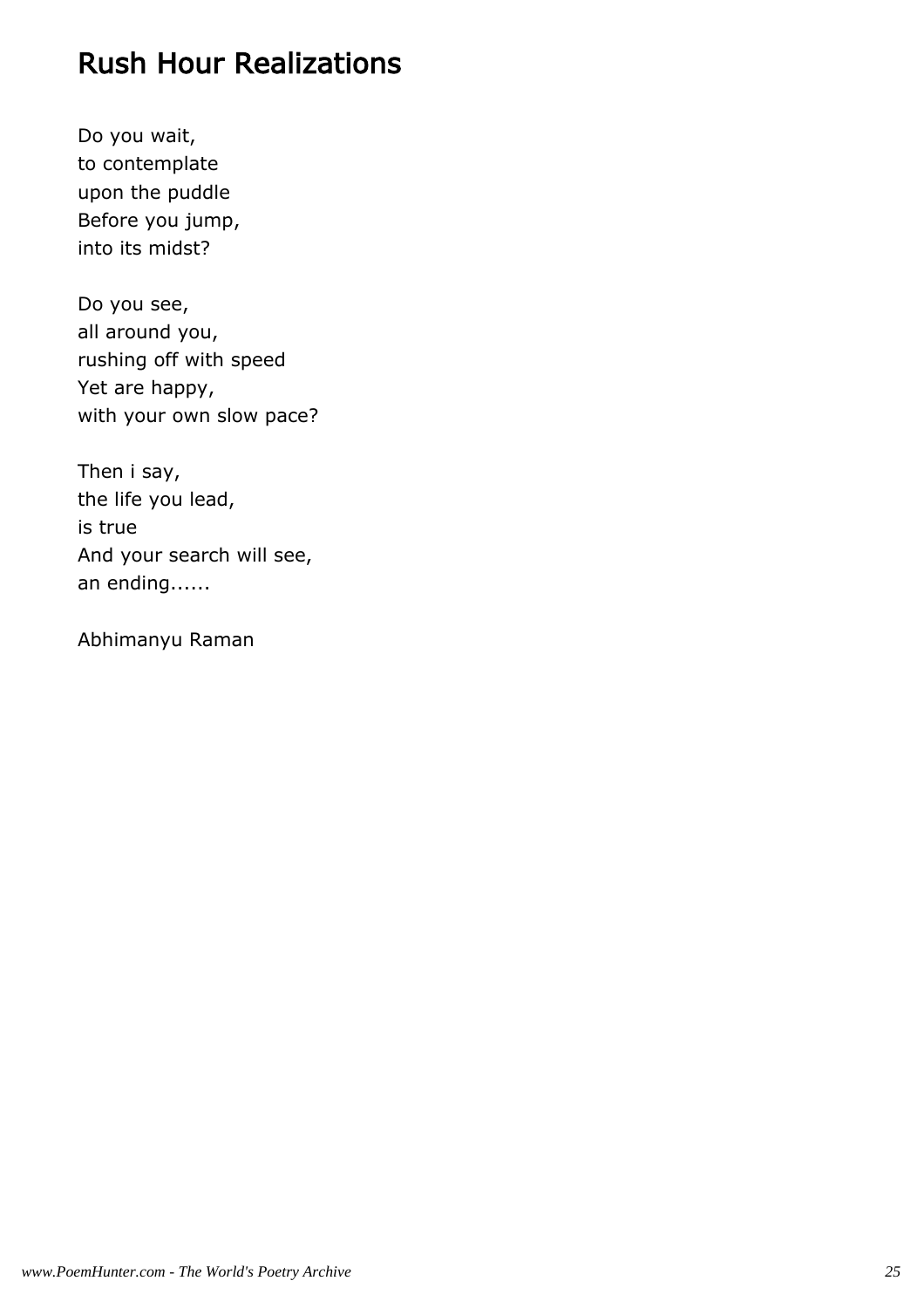## Shadows

Shadows! Born Of The Light and Darkness Watch me, As I Sleep They follow me, into my dreams But for some reason, still unknown They disappear, As i enter, the land of the waking Even though its light, some faint hope, holds my hand As i make, my last stand For even if i have woken, from fitfull slumber The dreams i saw, will fade in number Leaving me lost between the real and the virtual Unable to comprehend what's fact and what's not I lie in bed, my face towards the wall In a trance, I catch myself before I fall In front of me a silhouette, coloured in with black moving in flow to my body and my self Shadows! My wary dark counterpart, staring at me, us both divided by only one brick wall Waiting for the brink of dawn, when light rushes in,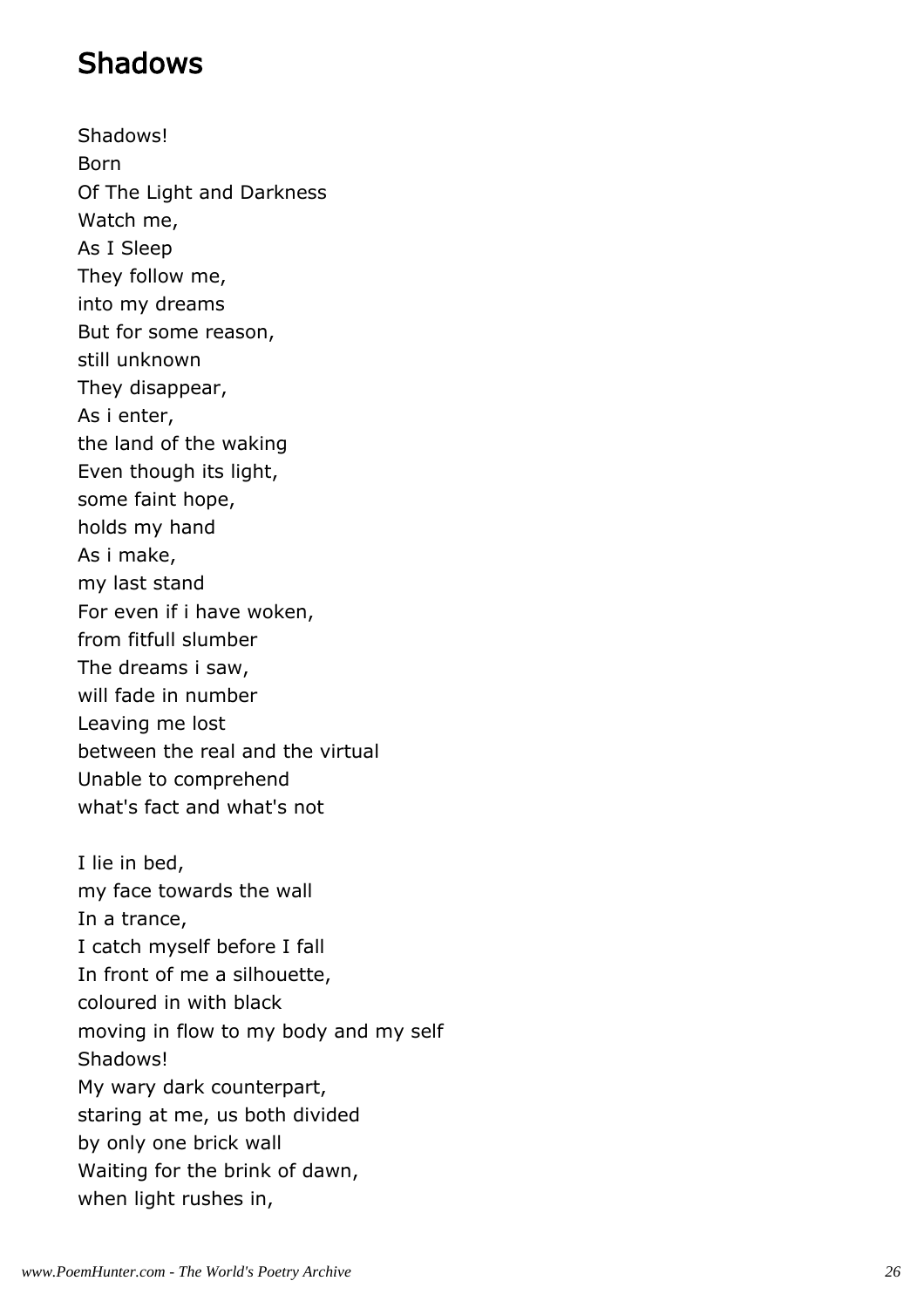bringing it to total annihilation Shadows! The distant fly buzzing above me, appears to dance with it's black clone I must once again disown, this trance and return to reality Where no clones shall follow, with docile footsteps into the newborn day

(We wrote it together, Sneha And I, our views on shadows, children of the light and the darkness)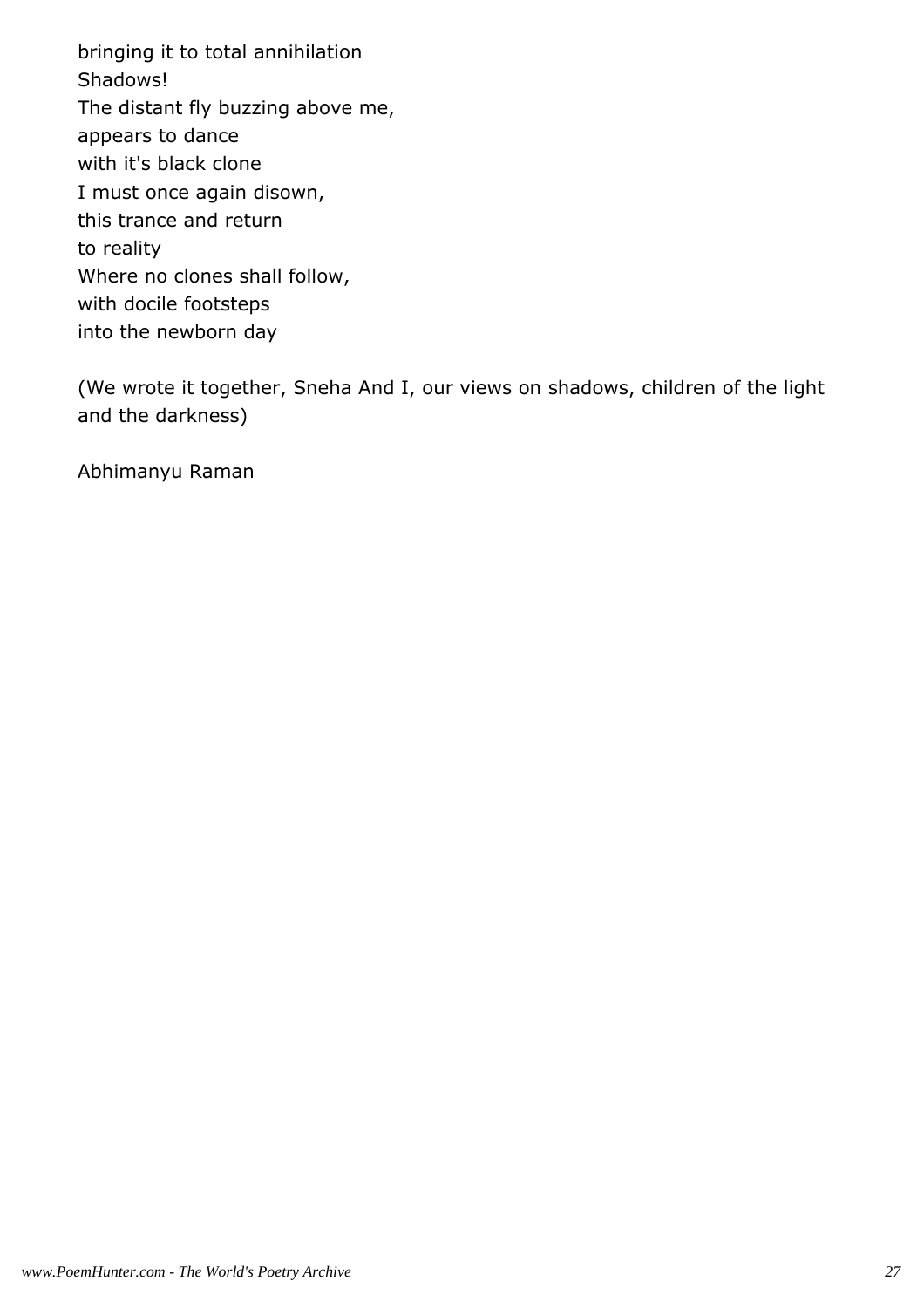#### **Strangers**

We are strangers The bond of blood survives, Yet I know him not Owner to that disembodied voice That so haunted me, In the realm of peace and solitude

I reached out to him, He reached out to me An embrace, guided by numbers Reminder of the many, we gave each other, Before the days of thought and pain

We are strangers Time and space, separates us Yet he knows my pain, and I, his Born of a thousand loves and a wanton heart, Free from them, yet bound the same

The bond survives, It always will Even as we perish, It will endure In that eternity of love, and happy souls Together yet parted And forever the same We are strangers.....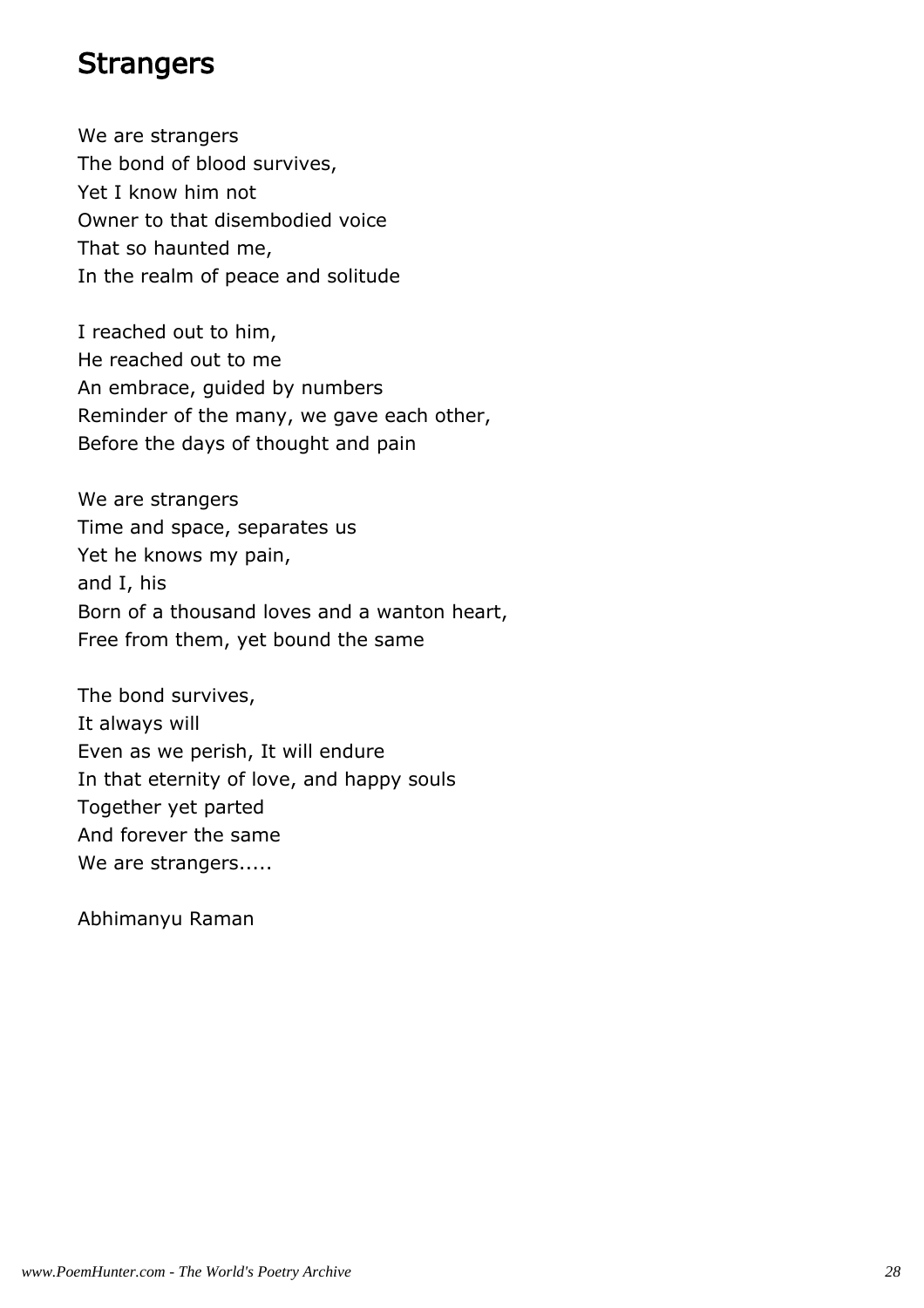## Tears On The Screen

I looked at the emotionless screen I saw her face again My Heart tied itself up into a knot My eyes could not stand the pain Tears welled up, eating the rot I switched off my life And walked away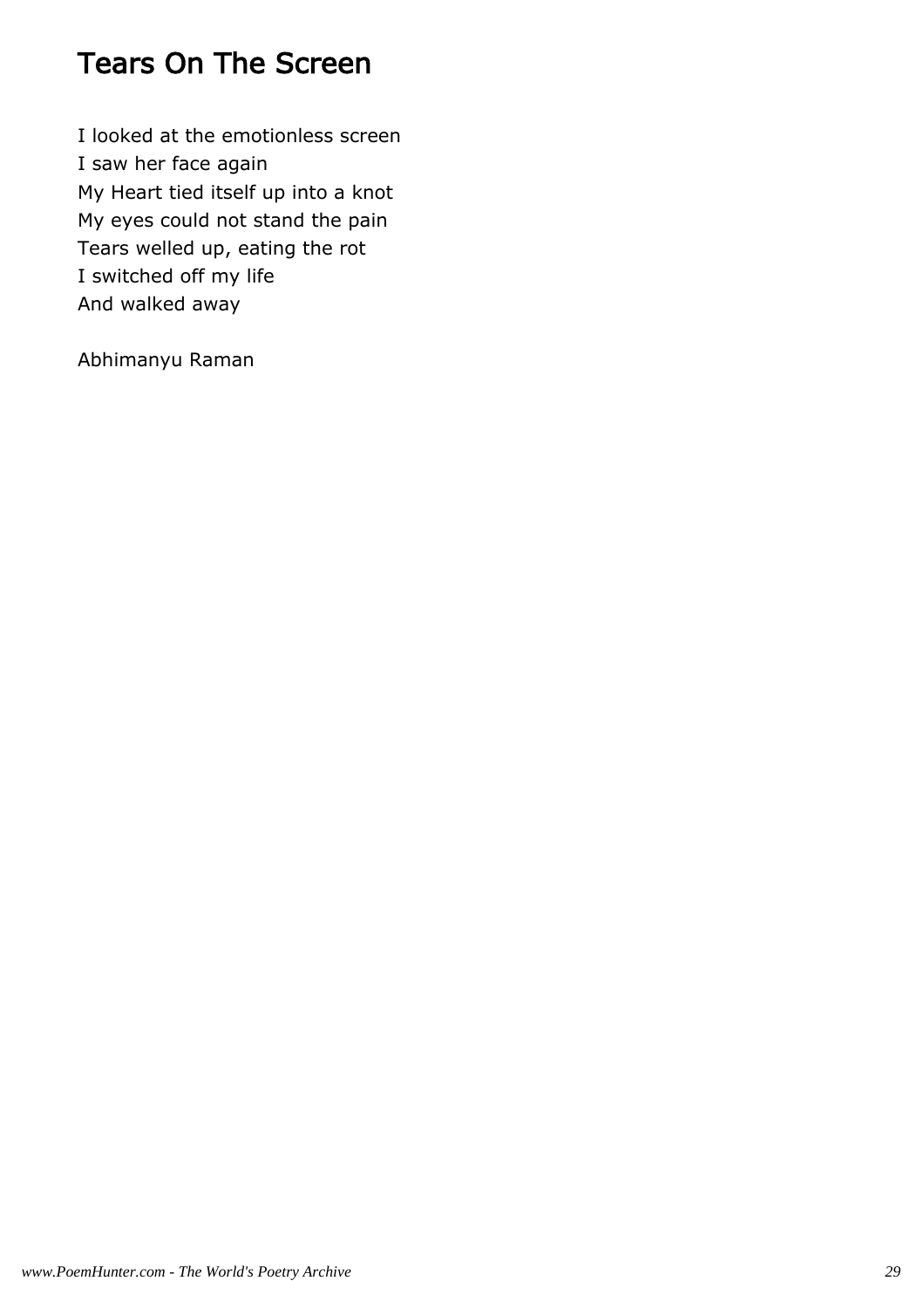## The Albatross

Everyday, I tore away, a piece of wind, from my shoulder blade But that alone, could not stop me The rest of my unbroken wing, kept me aflight, till the end of my days I shall tell you friend, It is a curse, to be born, an Albatross For you grow so used to soaring high, You forget how to come down, to the blooming earth again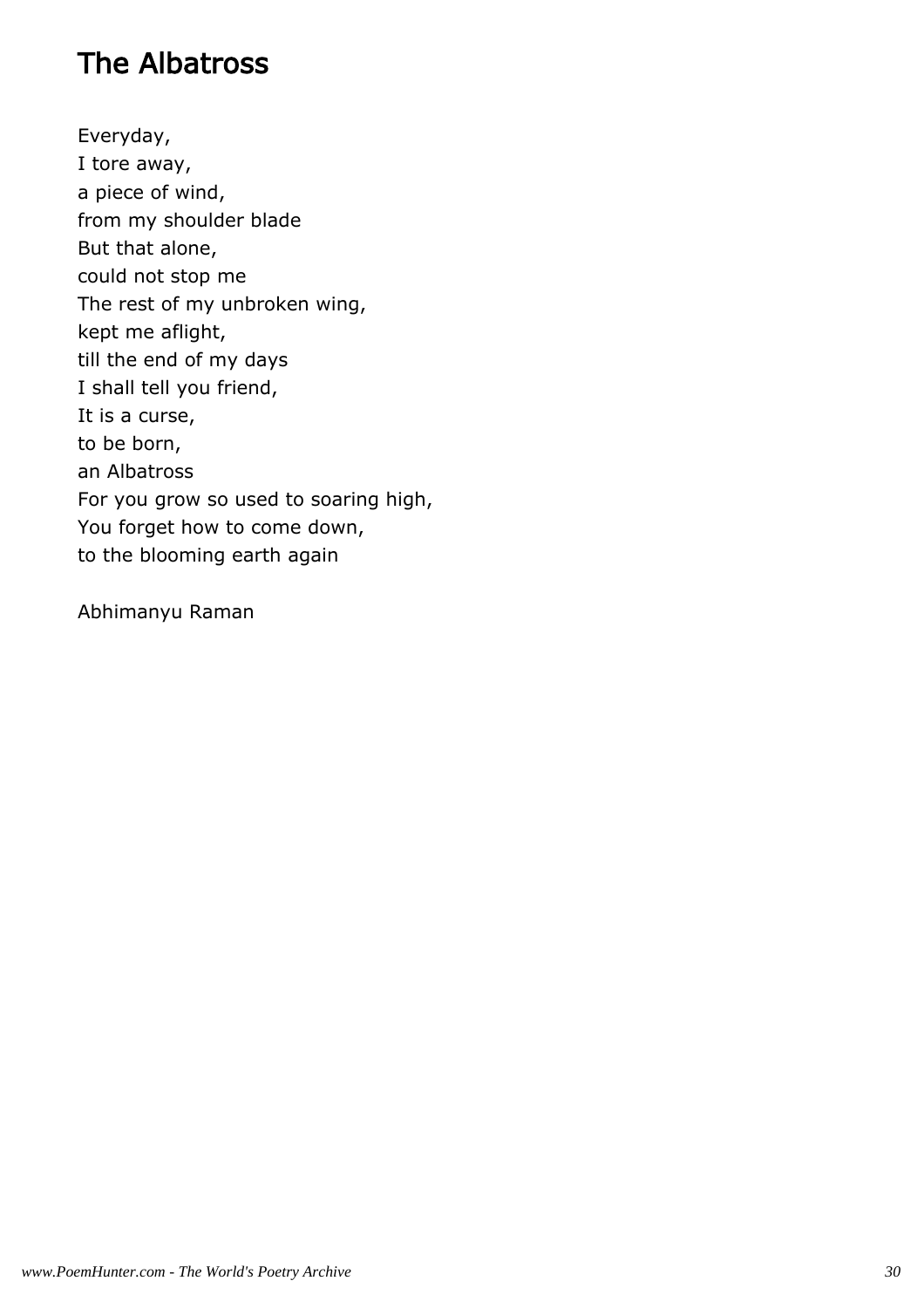## The Eternal Search

I travel in darkness Not knowing the destination Time and space are relative, they say But for me, all is constant For hope and dreams have forged this heart Impregnable, as steel, to vagaries past

Momentarily I stay, Eternally I travel For soul and body are seamless now Thus did I fashion my tireless conveyance To trudge on, in this darkness Of truth and morality

Hope and words, find no meaning now As I dream on, into this darkness Born of longings, long since past I see the glimmer of light, calling out to me Hidden in which is what I seek

But the flame dies, just as it was born And I remain a wanderer In this realm of hoary ends and memories dead Thus shall I remain Forever again......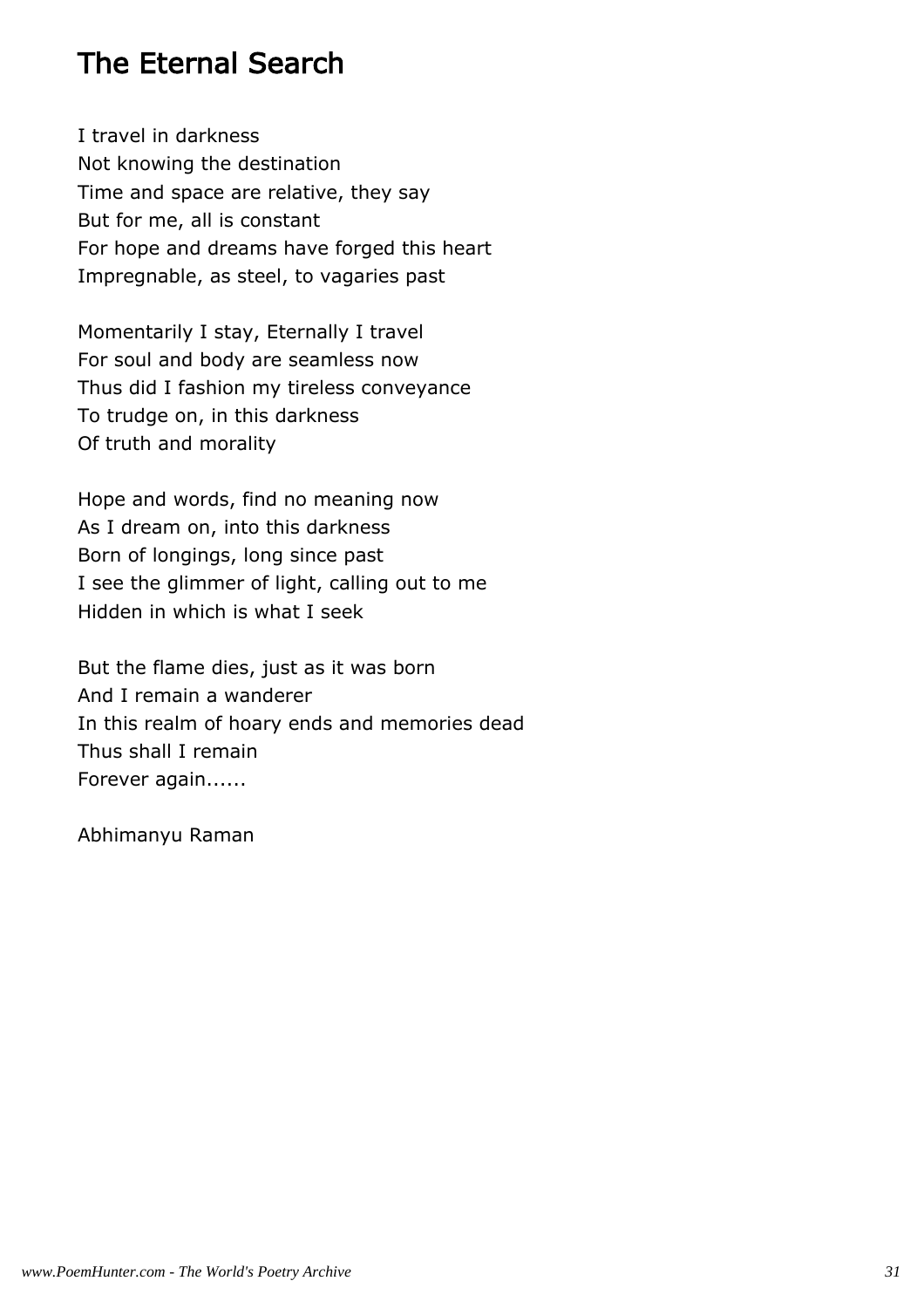## The Only World

The Only World A Place, Where we are free Where every measure of breath, enlivens our heartbeats Love would be the daylight, and sadness, the night A land where the sand meets the sea, locked in eternal embrace A sky without clouds, but with silver linings abound A land without war, the soil, not yet scarred A place locked away, no, not from pain, But from us, who would not learn to love it But would tear it apart, bit by bit It is childish to say we would even dream Of such a place But i did, so will you one day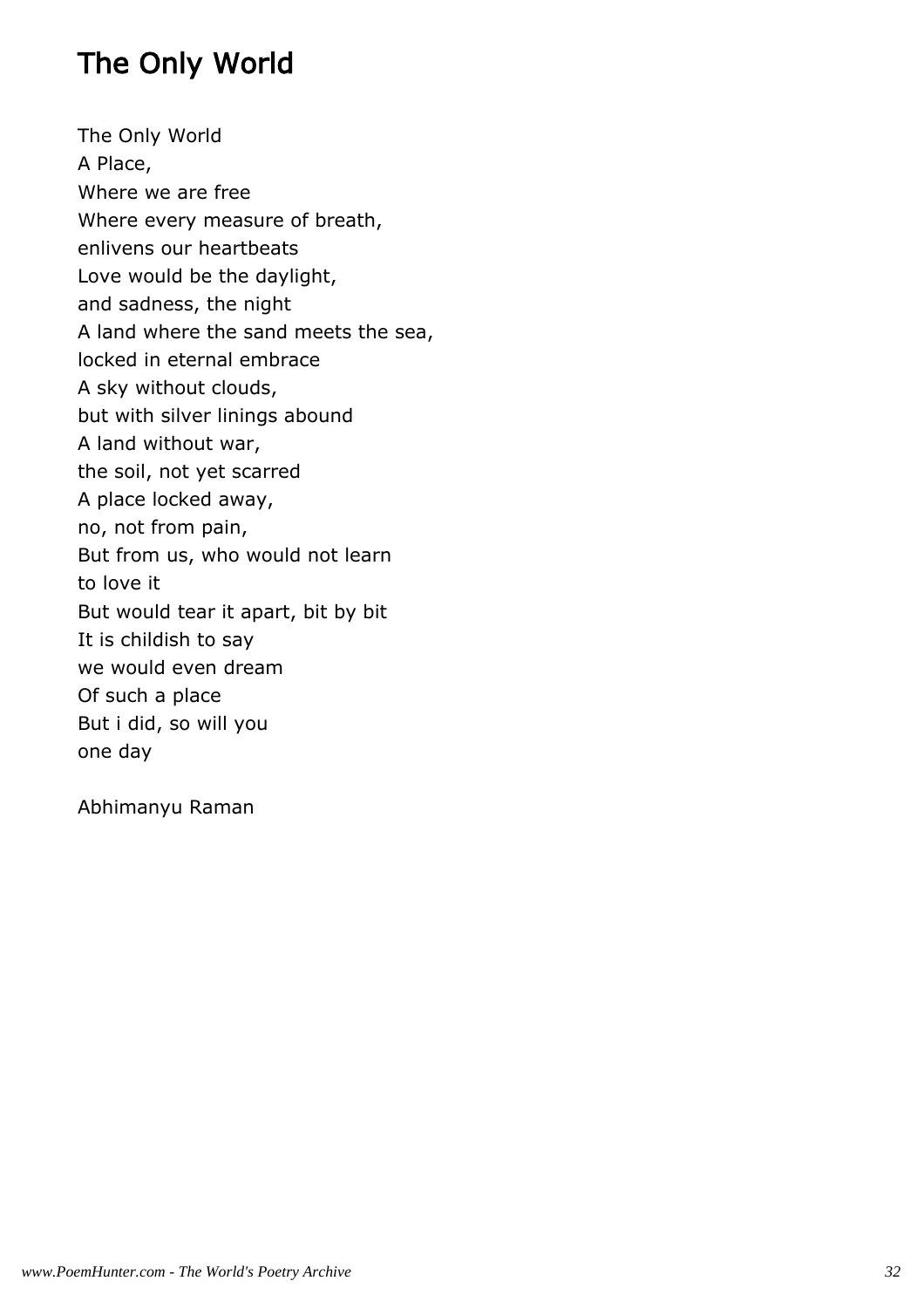## The Peace Of Silence

The night owl sings to me, a song of peace... Verses of forgotten bards, come to me, in unforgotten dreams The pen drives on, unconscious, only half formed words, remain......

I am merely a puppet, dancing to the rhythm of a dismal tune The puppeteers cacle, from far away Sometimes I think for myself, do I really write my own?

I have made my peace with this silence, Answer my deathly call, no more...........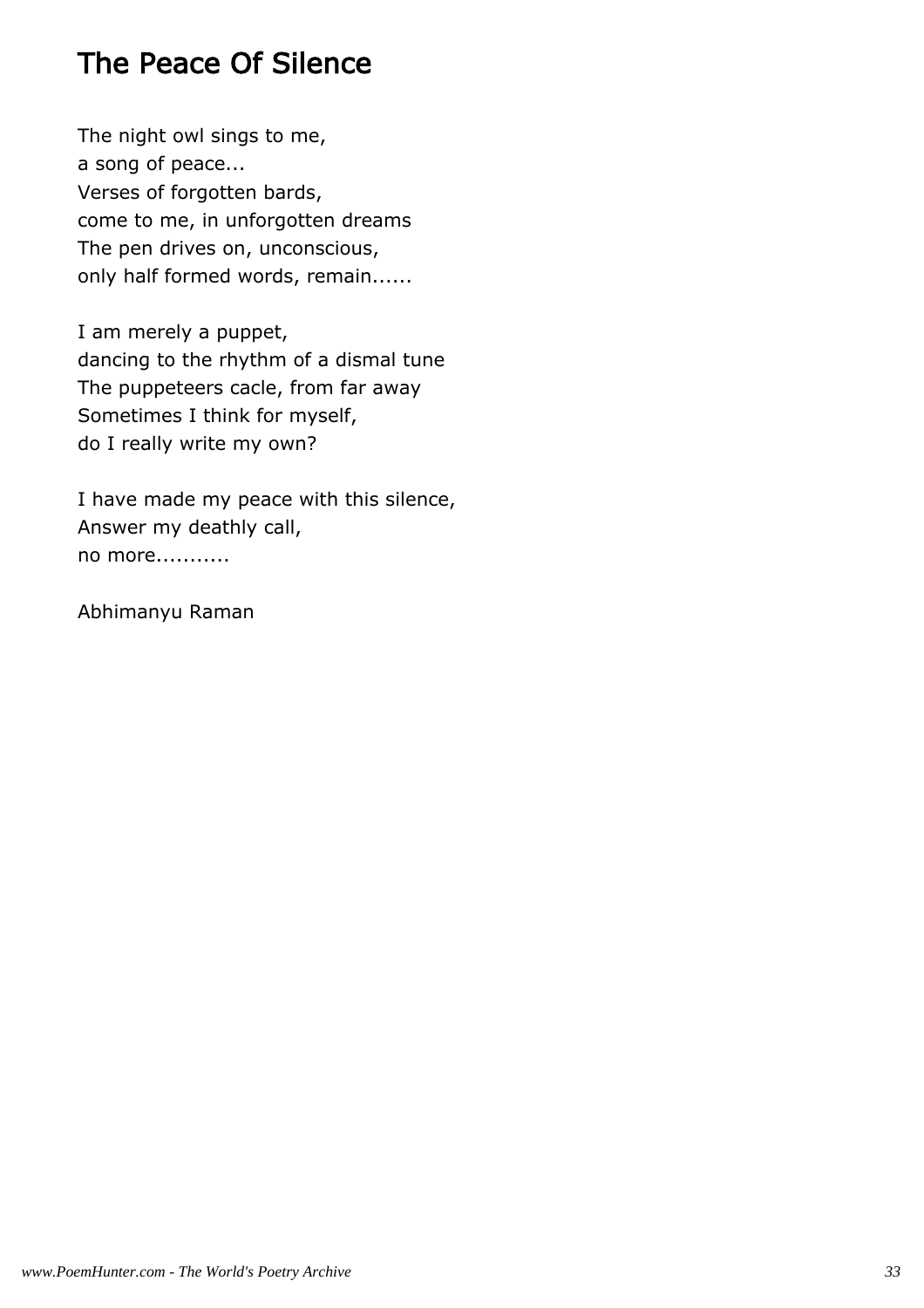## The Pendulum

I mark my days in a clock without hands Each hour's worth etched, Into the metal, My heart screams in disgust As I paint the fabric of my days, with deeds Not necessarily noble, nor otherwise, simply Inconsequential, unnecessary, Serving only to lift the boredom away Even so, there is no definite direction, as to where I go Back and forth the pendulum of my life swings And I, my lies, and all that now lie behind Follows the rhythm, neither moving forth Nor coming back, simply contemplating in the middle Whether to move forth or back Nor at peace doing so, for thus I lose My means to move beyond As day stretches on to year, And year, to lifetime I find the integrity of all I established Fading away, even as I, stubborn to the end, Refuse, to fade so lightly, away

In the end, I find, I never did leave for, nor reach anywhere Simply swaying all the while, to the tune Of the pendulum Or was I, reverberating my way through the days The pendulum I speak of itself?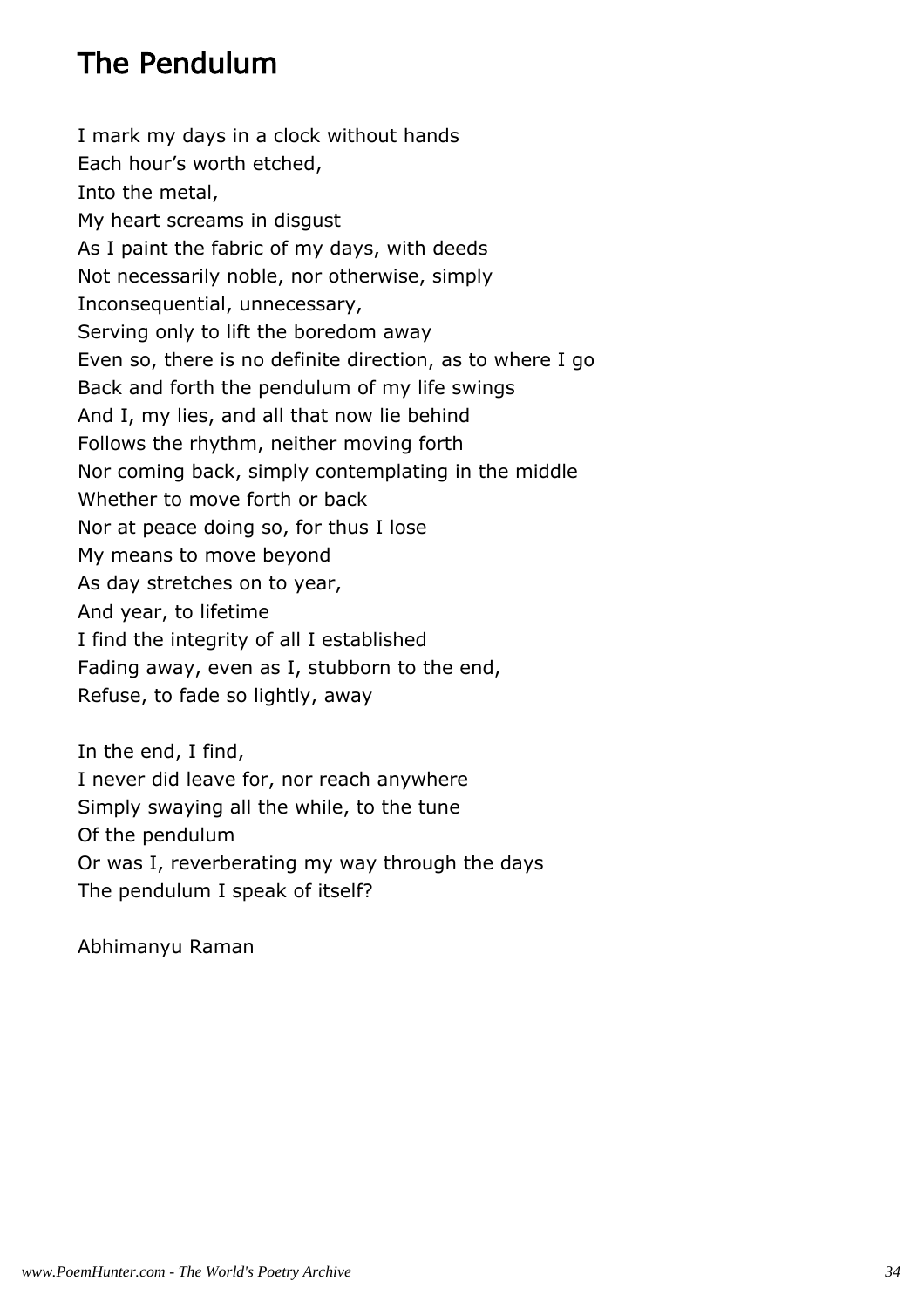#### The Remnant

I am the remnant Of wars fought and lost For reasons, that I know not I remain, the others have perished Partners in my sin, yet alone am I Facing the reaper's scythe Neither hope nor pain do I feel Nor fear nor remorse I am dead to emotion I am the remnant

I have faced a thousand enemies, I have had a thousand friends None remain as I do, to witness The end of an age, an era as no other Testimony to the final decadence of man

Only I remain, Solitary witness to the inevitable I am the remnant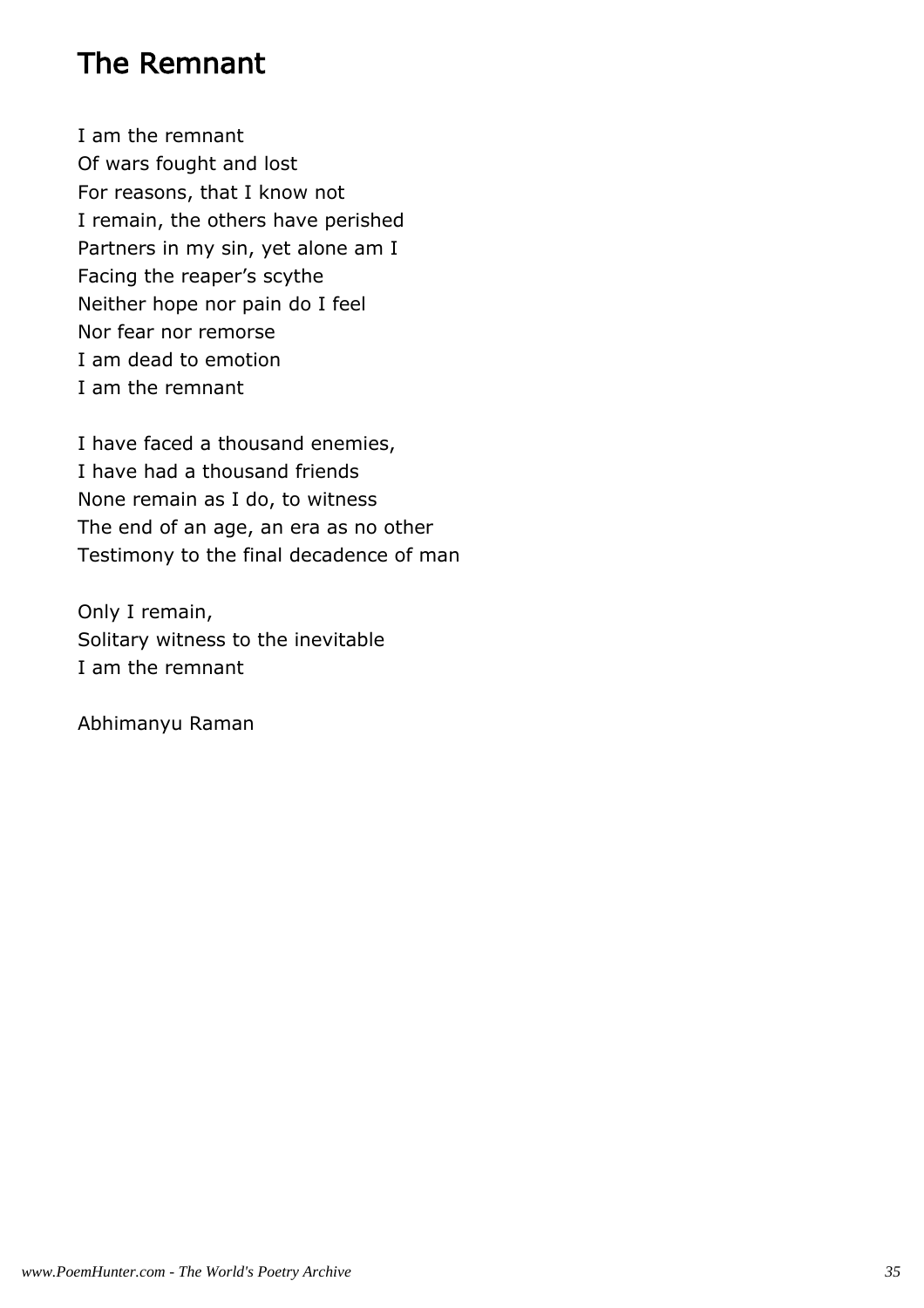## The Road Ahead

Sometimes Its Wise To Simply know That The Road Ahead Will Lead You Home Rather Than Ask For Directions Listen To The Sound Of Lonely feet Tapping For Us The Way To go However Long Be The Journey Each Step We Take Every Mistake We make Eases The Pain We Feel Within Our Beings Momentary Upliftment A Tender Joy That Can Only Be Found Wilst Moving Through These Difficult Paths We Take Between Each Other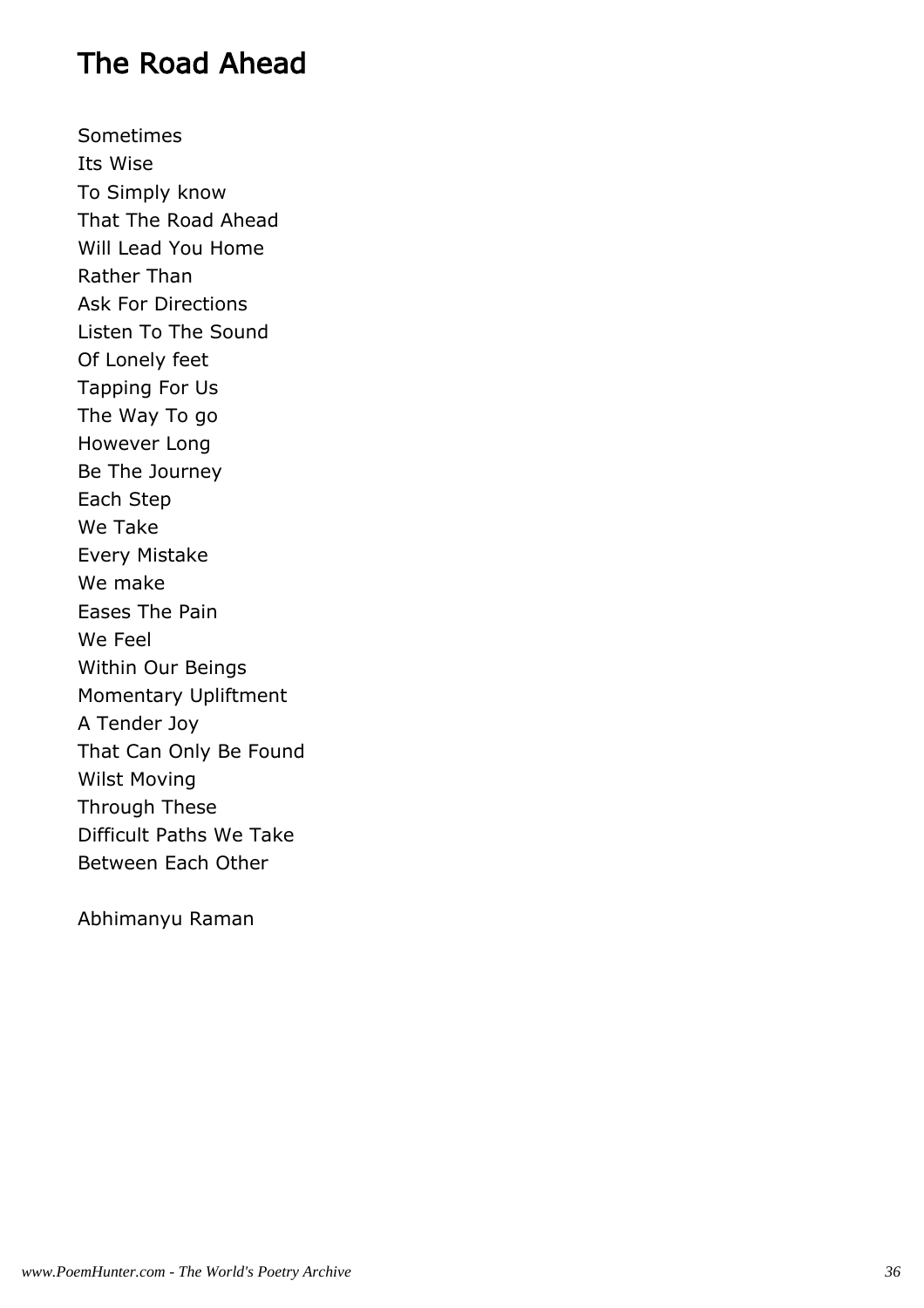## The Sleepwalker

A few minutes away, from dawn's hour, I meditate My cellphone, still the only access, to your beyond

My silhouette, darker than most things dark, Leads me to the light As sleepwalking morning star looks on

From an infinity away, spanning not more than a heartbeat, Light breaks! And i wish, If i could, but live in this moment, forever..................

Now, many years and days away I muse, How long is forever?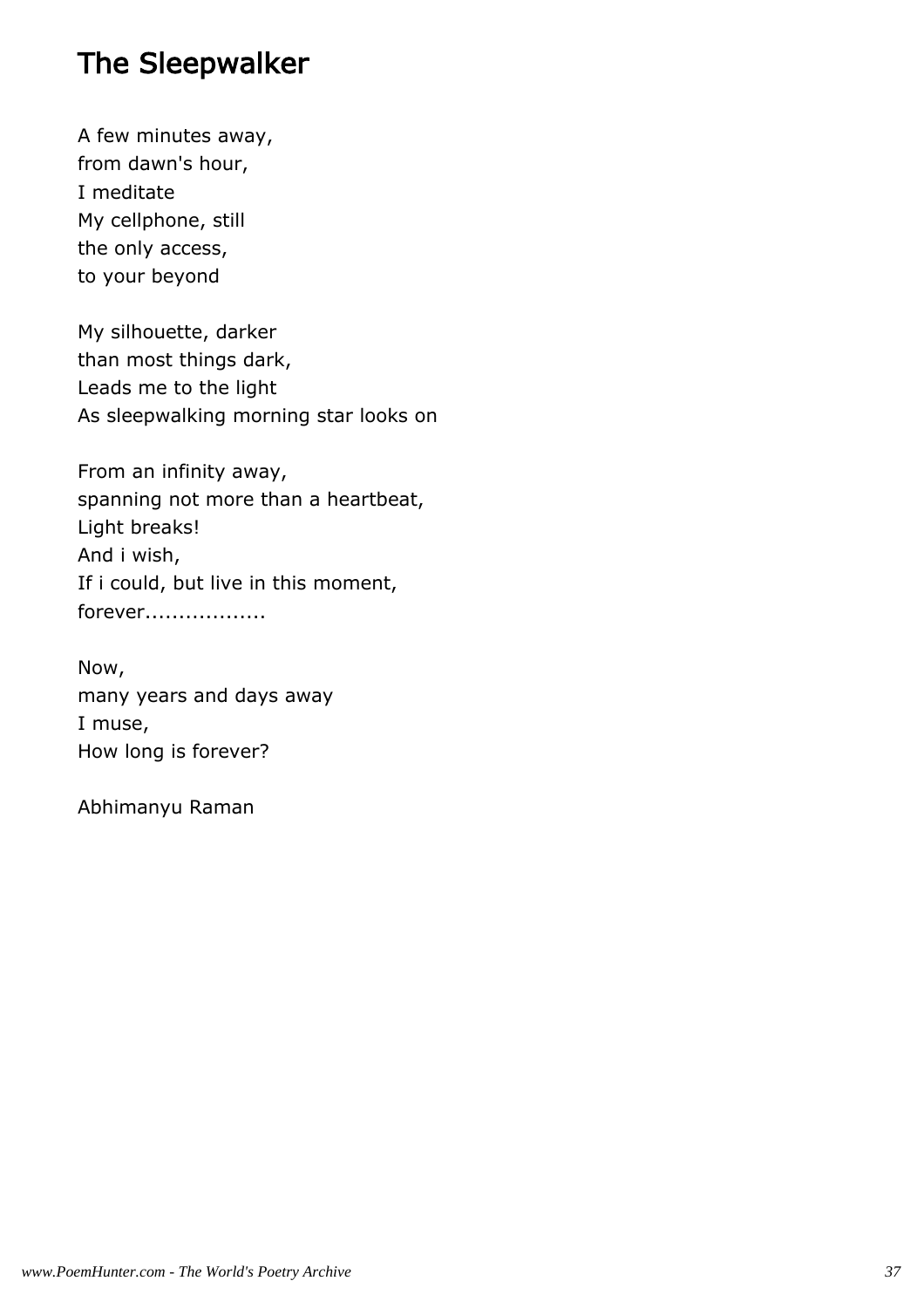## The Web Of Days

Once I was afraid, to speak aloud, my beloved's name Now i know not why, I have become brave Should I really flavour, the aeons with her rain?

Torrential downpour, it will be, Dousing all life beneath I might remain dry, For I speak not truth, nor lie I simply remain, encaged, within my heart's desire

Her heart beats, within our common grave Mine rots, and dies, long before its time Nevertheless............ Is my spirit brave enough, to challenge her dream?

Yet now, I see it, encapsulated, within my web of days Woven and unwoven by her hand Should i really dare to dream again..........? ? ?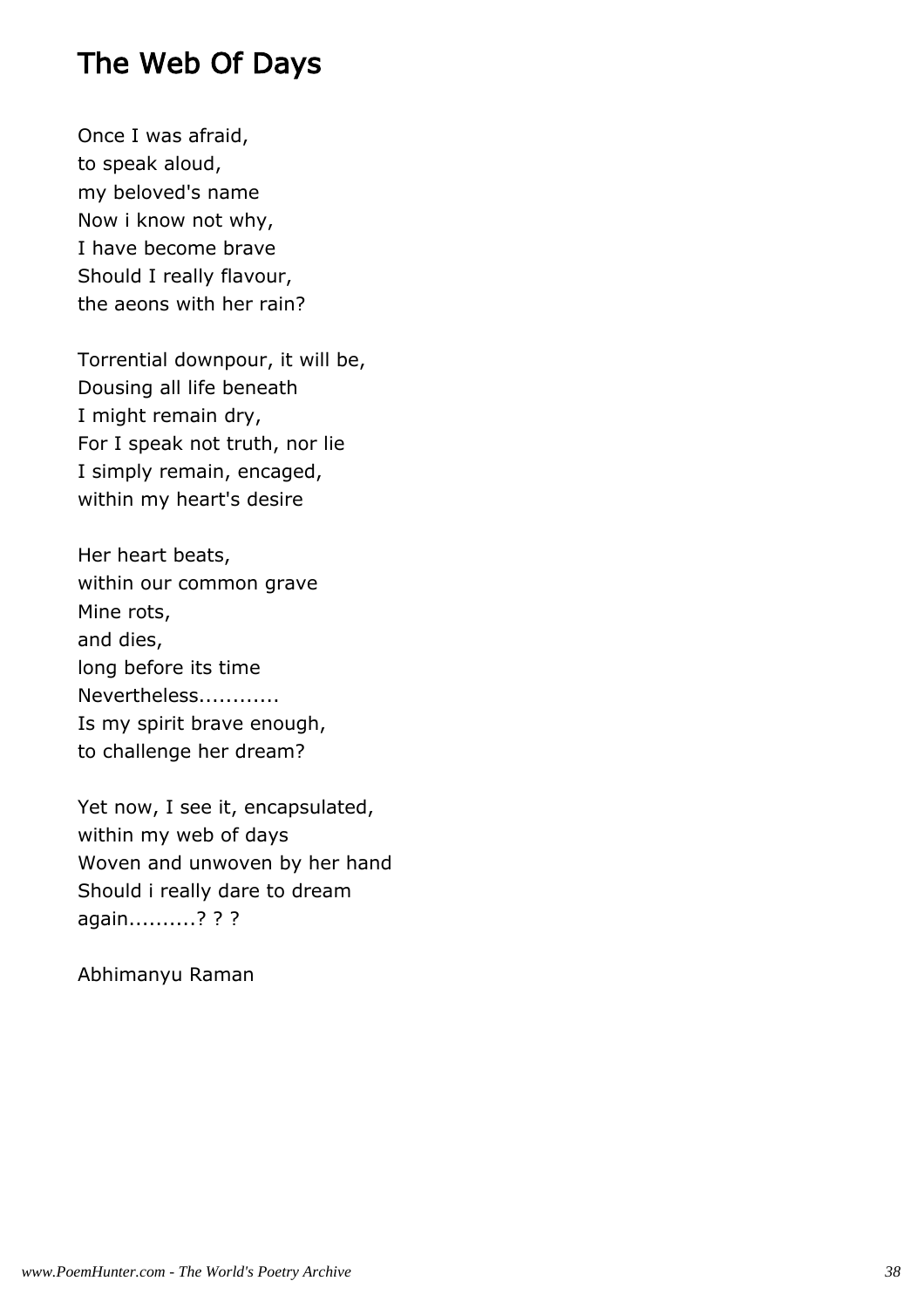#### Three Seconds-A Lifetime

It was dark in the beginning, then came light So many random particles exploding, In that time, which was neither day nor night It happened so long ago This universe born of tumult, was not an escape But the only way to go Matter and energy, twin faces, of the very same coin I cannot make anything of their struggle One led to the other, but still..

There were no birds or wind, nor even a sky to speak of Blackness all around, and some light in the middle (Or was it Hope?) Three seconds, and the very basis, Of our love, our lies, our truth and our trust was laid, never to be forgotten again

It took eons for us to form, and appreciate the beauty inherent in that chaos Every fold of sky is a frontier Every star, a milestone we cannot conquer But evolution has gifted us sight, to look back in time, to where the stars began And for now, that would seem enough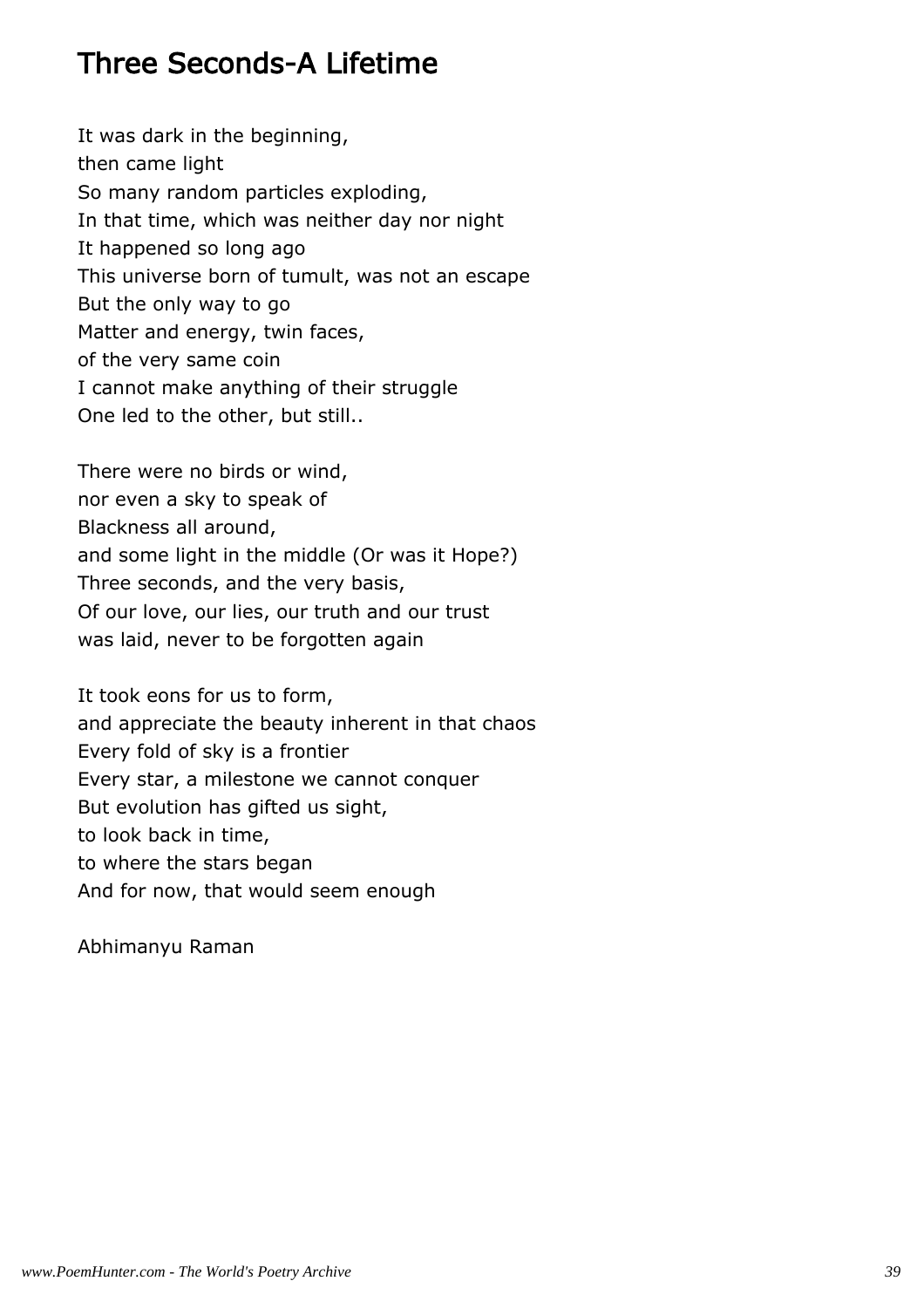## Who's Who?

God one day, in a careless moment of contemplation asked me 'Am i lost in your abyss, child? Or are you indeed, lost in mine? ' For which i gave, most ready, an answer 'We be twin abysses, God, You and I, one forever lost in the other's pall We both do need the other to thrive, for sometimes, not even the fittest survive! ! '